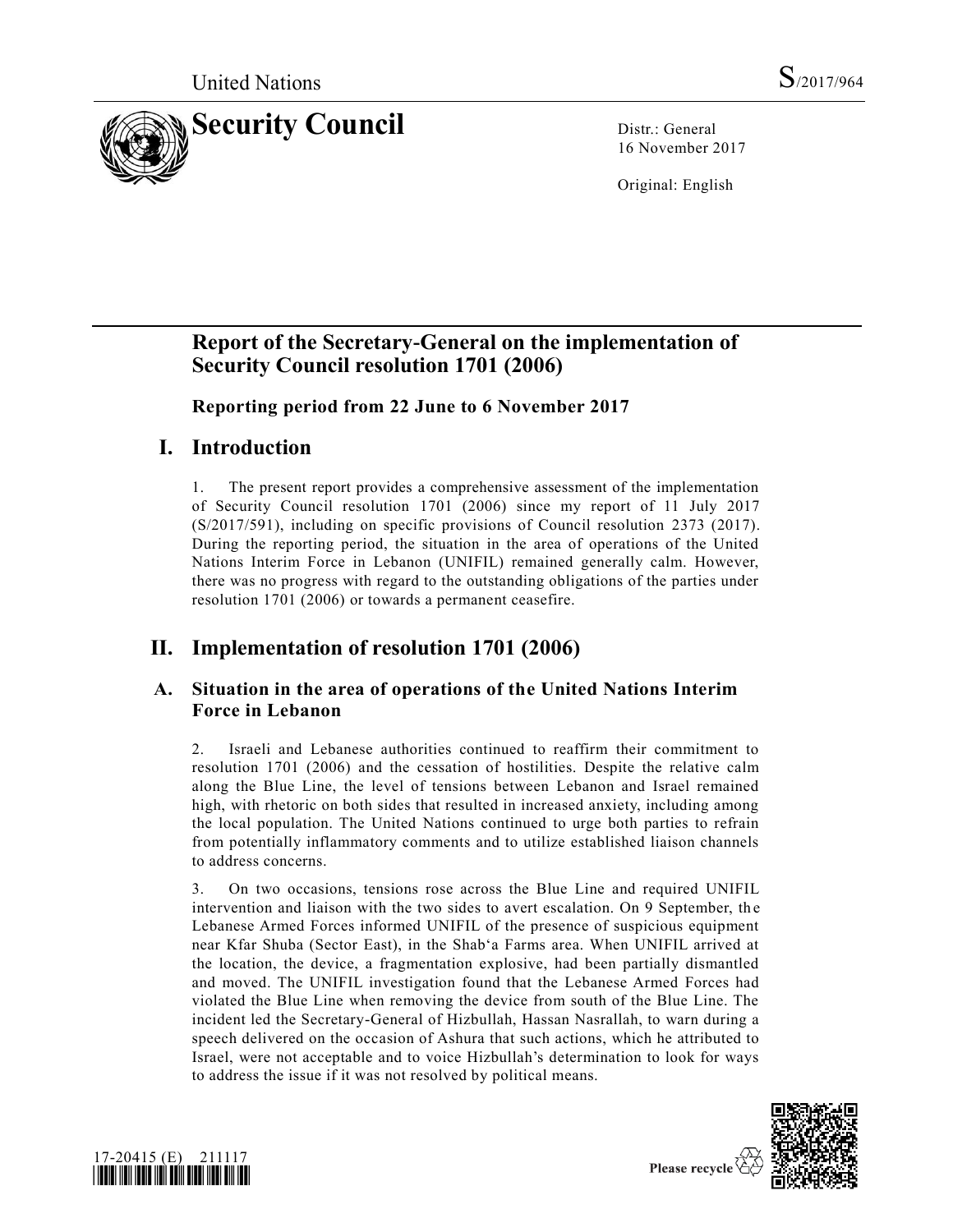4. On 19 September, the Israel Defense Forces alerted UNIFIL that a Lebanese soldier had thrown stones at the Israeli technical fence close to one of their positions south-west of Ayta al-Sha'b (Sector West). The soldier had taken up an armed alert position in anticipation of a reaction by the Israel Defense Forces. UNIFIL quickly intervened to prevent escalation. The Lebanese Armed Forces redeployed and disciplined the soldier.

5. During a visit to UNIFIL headquarters on 11 September, the Minister of Defence of Lebanon, Yacoub Riad Sarraf, voiced his Government's support for UNIFIL in the implementation of its mandate and commitment to close cooperation and coordination between the Mission and the Lebanese Armed Forces. The Minister also informed UNIFIL that the Fifth Intervention Regiment of the Lebanese Armed Forces would deploy to southern Lebanon imminently. During the visit of the Commander of the Lebanese Armed Forces, General Joseph Aoun, to UNIFIL on 22 September, the Lebanese Armed Forces formally announced the deployment of the Regiment, in line with assurances by the Lebanese authorities that the Lebanese Armed Forces would increase its presence in the south as soon as security conditions along the eastern border allowed. The UNIFIL Head of Mission and Force Commander and the Commander of the Lebanese Armed Forces also agreed to establish a coordination committee to explore ways to further enhance the implementation of mandated tasks. A more visible Lebanese Armed Forces presence, coordinated with UNIFIL, south of the Litani River, particularly along potential areas of tension near the Blue Line, will contribute to mitigating the risk of serious incidents.

6. From 1 July to 30 October, UNIFIL recorded 420 ground violations of the Blue Line, similar to levels observed during the same period in 2016.

7. More than 90 per cent of the observed ground violations were committed by shepherds with their flocks or farmers cultivating their fields; the majority near the Shab'a Farms and Bastrah (Sector East) and Rumaysh (Sector West). Nine per cent of violations involved crossings to access the Shoeib well (Sector East) near Blida.

8. UNIFIL completed its investigations into the firing incident across the Blue Line in the Kfar Kila area (Sector East) on 26 October 2016 (see [S/2017/201,](https://undocs.org/S/2017/201) para. 12), the crossing by a Lebanese man into Israel near Kfar Kila on 27 April 2017 (see [S/2017/591,](https://undocs.org/S/2017/591) para. 10), and the suspicious device found in the area of Kfar Shuba on 9 September. In the conclusions and recommendations of the investigations, the need for close and timely liaison and cooperation by the parties with UNIFIL was emphasized.

9. Israel continued to violate Lebanese airspace on a daily basis, in violation of resolution [1701 \(2006\)](https://undocs.org/S/RES/1701(2006)) and Lebanese sovereignty. From 1 July to 30 October, UNIFIL recorded 758 air violations, totalling 3,188 overflight hours, an increase of 80 per cent compared with the same period in 2016. Unmanned aerial vehicles were involved in over 93 per cent (707) of those violations; the remainder involved fighter or unidentified aircraft.

10. UNIFIL protested all air violations to the Israel Defense Forces and urged their immediate cessation. The Government of Lebanon also protested the airspace violations to UNIFIL. Such violations of Lebanese sovereignty undermine the cessation of hostilities and efforts to reach a permanent ceasefire.

11. The Israeli occupation of northern Ghajar and an adjacent area north of the Blue Line continued, in violation of resolution [1701 \(2006\)](https://undocs.org/S/RES/1701(2006)) and Lebanese sovereignty. To date, Israel has not responded to the proposal that UNIFIL submitted to both parties in 2011 aimed at facilitating the withdrawal of the Israel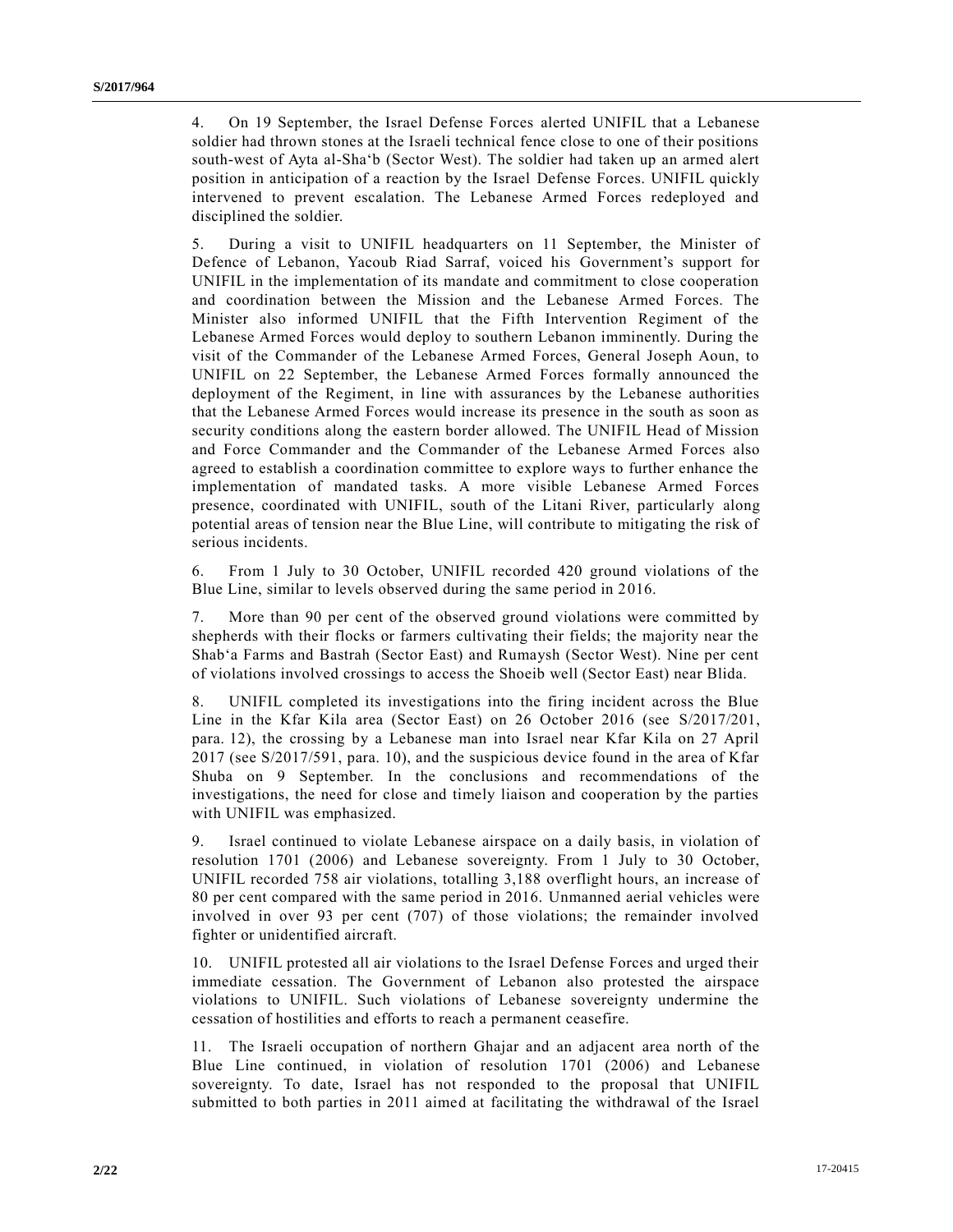Defense Forces from the occupied area. The Lebanese Armed Forces informed UNIFIL in July 2011 of the agreement of Lebanon to the proposal.

12. Lebanon also protested alleged violations of its sovereignty by Israeli vessels operating near the Israeli line of buoys. The delineation of the maritime boundary between the two countries is still disputed; Lebanon considers that the line of buoys, installed unilaterally by Israel, runs through its territorial waters and does not recognize it. The United Nations also does not recognize the line of buoys. The UNIFIL Maritime Task Force, which is mandated to assist the Government of Lebanon in securing its borders and other entry points, maintained a visible presence in the southern part of the area of maritime operations to prevent tensions between Israel and Lebanon.

13. Lebanon also asserted that Israel continued to violate its sovereignty by conducting electronic surveillance, both across the Blue Line and through devices placed on Lebanese territory.

14. In accordance with resolution [1701 \(2006\),](https://undocs.org/S/RES/1701(2006)) UNIFIL continued to assist the Lebanese Armed Forces in establishing an area between the Blue Line and the Litani River free of unauthorized armed personnel, assets and weapons other than those of the Government of Lebanon and of UNIFIL. The Force stands ready to act within the full scope of its mandate and capabilities should there be credible evidence or information supporting the presence of unauthorized weapons or the imminent threat of hostile activity emanating from the area of operations. The Lebanese Armed Forces regularly reiterated its strong commitment to act immediately upon receipt of evidence of unauthorized armed personnel or weapons in the area in contravention of resolution [1701 \(2006\).](https://undocs.org/S/RES/1701(2006))

15. UNIFIL observed 251 instances of individuals carrying unauthorized arms in the area of operations, comparable to the number in the same period in 2016. The majority (240) involved civilians carrying hunting weapons near the Blue Line in the areas of Mays al-Jabal, Blida and Bastrah (Sector East). On 25 September, the Lebanese Armed Forces reissued a public statement prohibiting hunting and the presence of weapons south of the Litani River. An association of local hunters, supported by local politicians, protested the ban, disputing its legality under resolution [1701 \(2006\).](https://undocs.org/S/RES/1701(2006))

16. The remaining incidents involved other weapons, mostly assault rifles, observed in the area of operations (see annex I). In each instance, UNIFIL alerted the Lebanese Armed Forces and requested that they take appropriate measures to prevent the presence of unauthorized weapons. The Lebanese Armed Forces continues to follow up on such incidents to prevent their recurrence.

17. In addition, the Israel Defense Forces informed UNIFIL about the alleged presence of Hizbullah weapons and infrastructure in three specified locations in the UNIFIL area of operations. On 9 August, the Permanent Representative of Israel to the United Nations, in a letter addressed to me, referred to the same "three Hizbullah installments" and requested an update on follow-up actions by UNIFIL. The locations include an area on the northern boundary of the UNIFIL area of operations, a privately-owned house and an open compound in a village. UNIFIL shared the information with the Lebanese Armed Forces command. Within the parameters of its mandate, UNIFIL closely monitored the three locations, including through air reconnaissance, satellite imagery and patrols. UNIFIL shared the information with the Lebanese Armed Forces command and cross-checked its findings with the Lebanese Armed Forces. Subsequently, the findings were shared with the Israel Defense Forces. No evidence to confirm the allegations was established. UNIFIL continues to regularly monitor those areas.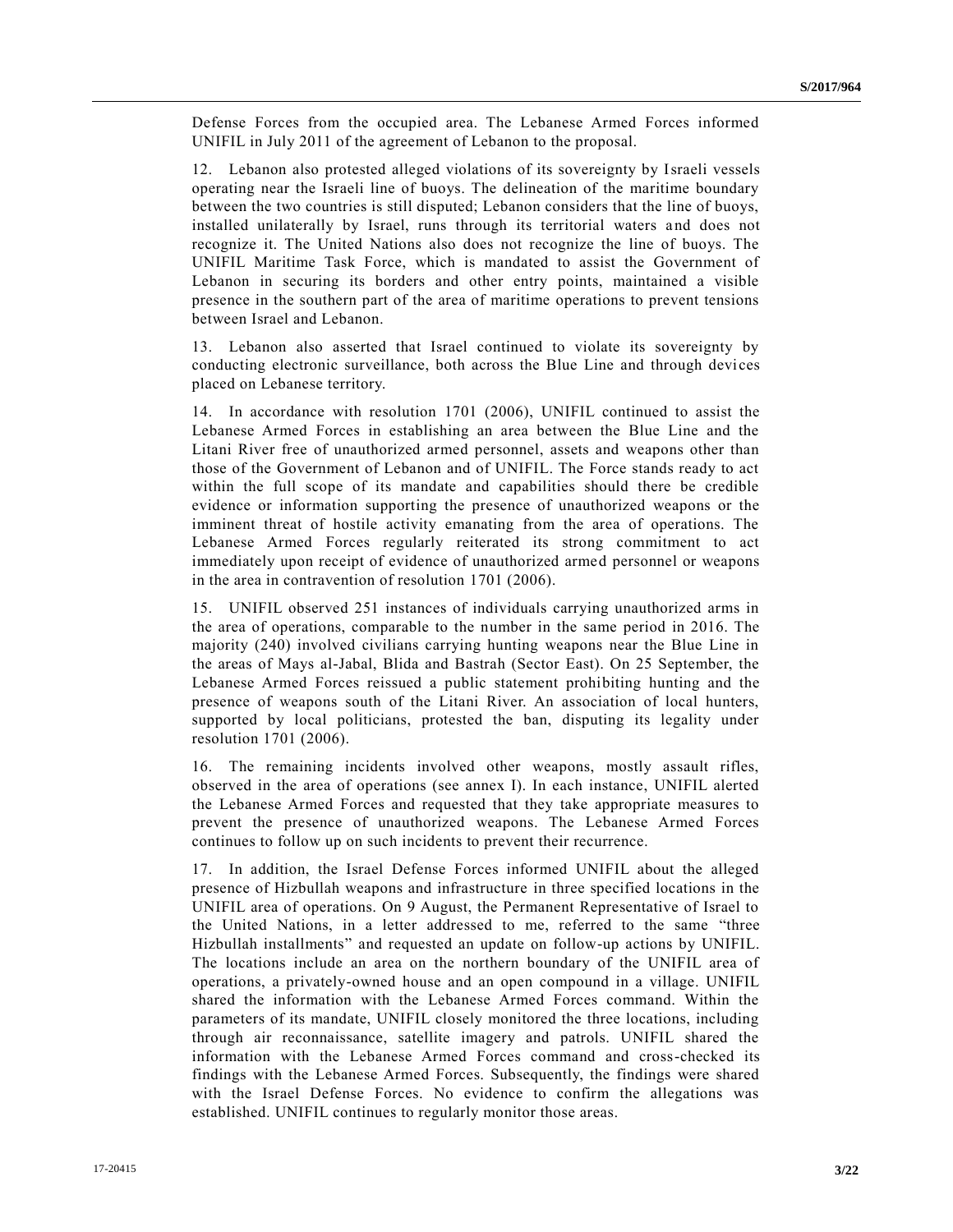18. On 24 August, UNIFIL discovered an abandoned underground structure near the Blue Line in the vicinity of Yarun (Sector West). The structure was not in an operationally viable condition. An excavation of the site by UNIFIL and the Lebanese Armed Forces confirmed no evidence of weapons at the scene. The Lebanese Armed Forces determined that it had been long disused, and destroyed the structure.

19. Through tripartite forum discussions and bilateral engagement with UNIFIL, Israel raised the issue of "suspicious" individuals in civilian attire, alleged to be Hizbullah operatives, conducting "reconnaissance" of areas south of the Blue Line. UNIFIL observed and closely monitored individuals taking photographs of areas south of the Blue Line and the work of an environmental non-governmental organization (NGO), "Green without Borders", operating in the area. On 20 June, the Permanent Representative of Israel referred to that organization as conducting illicit activities and violations on behalf of Hizbullah (see [S/2017/526\)](https://undocs.org/S/2017/526). UNIFIL verified the credentials of the NGO with the Lebanese authorities and received official confirmation of the organization's proper accreditation and environmental purpose. On 29 August, UNIFIL observed that members of the NGO had tampered with barbed wire near a Blue Line marker and referred the issue to the Lebanese authorities to prevent such incidents from reoccurring. In the conduct of its operations, UNIFIL observed no unauthorized weapons or other violations in relation to the organization, including with reference to the above-mentioned incident. UNIFIL continues to monitor concerned areas regularly.

20. The freedom of movement of UNIFIL was generally respected, except on eight occasions (see annex II). In each case, UNIFIL responded within its manda te, in close coordination with the Lebanese Armed Forces and local authorities, and subsequently ensured its freedom of movement in the incident locations.

21. In a number of villages, for instance, Ayta al-Sha'b (Sector West), narrow roadways and community sensitivities necessitated that patrols be conducted on foot. In other instances, for example in Blida, community leaders have requested that patrols conducted with heavy armoured vehicles pass through main roads only, owing to road safety concerns. In some areas, the potential presence of unexploded ordnance poses a security risk. Private property or difficult and rugged terrain also limit access by UNIFIL patrols. Where the conduct of patrols in heavy vehicles is not feasible, officers from the liaison branch and unarmed military observers from Observer Group Lebanon or the United Nations Truce Supervision Organization, as well as UNIFIL personnel on light vehicle and foot patrols, are deployed to achieve unimpeded access throughout the area of operations. In addition, such areas are monitored by regular helicopter patrols. UNIFIL maintains close contact with the leadership of local communities and the Lebanese Armed Forces to enhance situational awareness and address any local sensitivities without compromising its mandated tasks. UNIFIL has no access to the northern part of the village of Ghajar and the adjacent area, which remain occupied by the Israel Defense Forces.

22. Pursuant to paragraph 15 of resolution [2373 \(2017\),](https://undocs.org/S/RES/2373(2017)) UNIFIL increased its visible presence and activities, with a focus on preserving the cessation of hostilities. UNIFIL closely monitored the situation from fixed positions along the Blue Line and maintained a high operational tempo; more than 22,686 mobile vehicular and foot patrols were completed from 1 July to 26 October across the area of operations. UNIFIL adjusted its operational priorities, increasing the percentage of patrols, including by foot and during night-time, conducted along the Blue Line, from 27.5 per cent in July to 33.5 per cent in October. UNIFIL also conducted over 141 hours of helicopter patrols from July to October, including over rugged and difficult terrain. Those operational adjustments contributed to improved Mission visibility, in particular close to the Blue Line and in sensitive areas.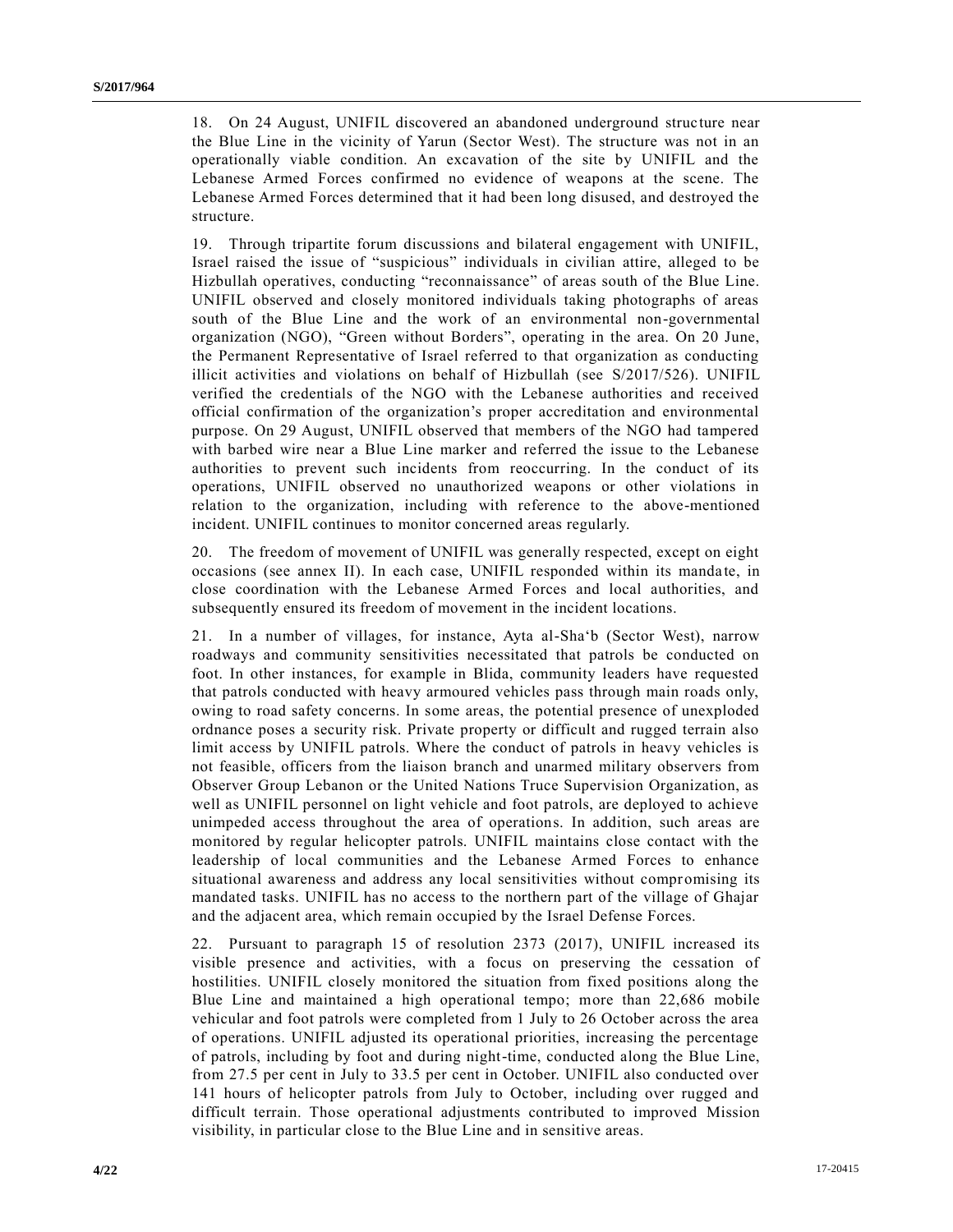23. The Lebanese Armed Forces and UNIFIL regularly review their modus operandi to further improve their close coordination. UNIFIL conducts 19 per cent of its operations with the Lebanese Armed Forces. The Lebanese Armed Forces also increased their participation in patrols along the Blue Line.

24. The UNIFIL Maritime Task Force carried out maritime interdiction operations on a 24-hour basis and capacity-building for the Lebanese Armed Forces Navy. During the reporting period, the Maritime Task Force hailed 2,908 vessels, of which 708 were inspected and cleared by the Lebanese authorities.

25. Relations between UNIFIL and the local population remained largely positive; UNIFIL continued its outreach and engagement with local communities. The Mission continued to identify and implement quick-impact projects to address pressing needs of local communities, support the extension of State authority and contribute to acceptance of the Force. In addition to the UNIFIL-funded quickimpact projects, individual contingents carried out 30 projects focused on electricity, education, water, the environment, social assistance, the local economy and health.

26. The Mission continued to engage with a range of stakeholders to build the capacity of State institutions, such as the civil-military cooperation capacity of the Lebanese Armed Forces, civil defence volunteers, the Internal Security Forces and the municipal police, including in the implementation of the Mission's strategy for the protection of civilians.

27. In line with the priorities identified by the Lebanese Armed Forces during the strategic review of UNIFIL (see [S/2017/202\)](https://undocs.org/S/2017/202), UNIFIL is working closely with the Lebanese Armed Forces to establish a Lebanese Armed Forces civil-military cooperation centre in Marj'yun (Sector East).

### **B. Security and liaison arrangements**

28. UNIFIL chaired two tripartite meetings, on 31 July and 19 September. While acknowledging a sustained period of stability along the Blue Line, the Israel Defense Forces expressed concern about the aforementioned suspicious Hizbullah activity, involving individuals in civilian clothes taking photographs along the Blue Line and the activities of "Green without Borders." The Lebanese Armed Forces protested the continued Israeli air violations and the occupation of northern Ghajar by Israel. During both meetings, the parties underscored their continued commitment to the implementation of resolution [1701 \(2006\),](https://undocs.org/S/RES/1701(2006)) including respect for the Blue Line, and to maintain stability, as well as voicing their willingness to explore paths towards a permanent ceasefire.

29. UNIFIL and the parties made extensive use of other established liaison and coordination arrangements to exchange information and facilitate conflict prevention. The liaison and coordination provided by UNIFIL enabled the quick de-escalation of tensions across the Blue Line. UNIFIL continued to explore with the parties ways to further enhance the effectiveness of liaison and coordination. The establishment of a UNIFIL liaison office in Tel Aviv, Israel, was discussed with the Israeli authorities. The agreement of Israel to the UNIFIL proposal remains pending.

30. UNIFIL continued its efforts to advance progress in the visible marking of the Blue Line. With the majority of points agreed upon by the parties having been marked, UNIFIL continued to encourage progress in marking the remaining points. Now in its tenth year, the Blue Line marking process remains an important confidence-building activity with significant strategic value.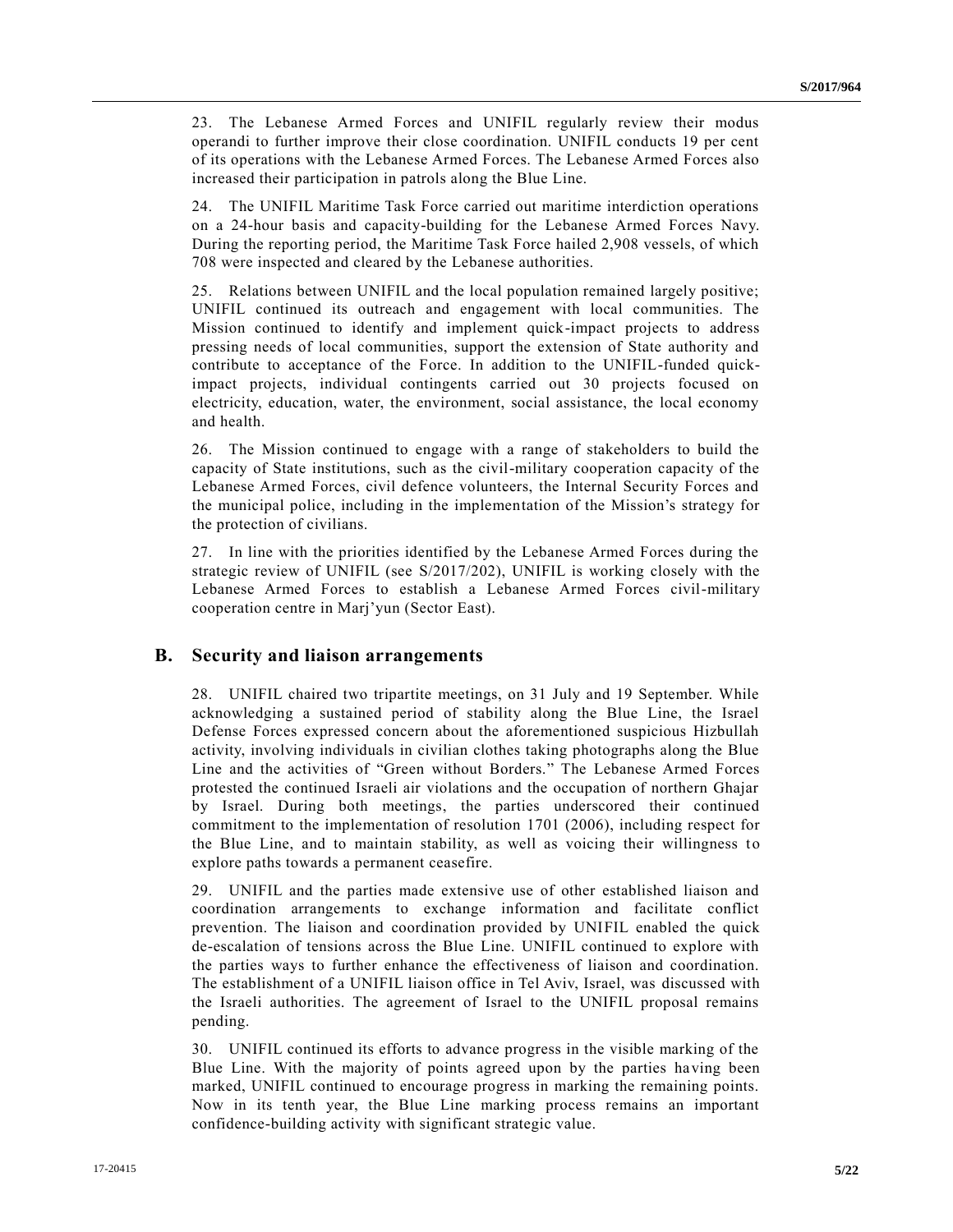31. As mentioned above, the Lebanese Armed Forces reinforced its presence in the South Litani Sector with the deployment of the Fifth Intervention Regiment. The 950–1,000-strong unit joined the two brigades already operating south of the Litani River. It is deployed centrally in an area straddling Sectors East and West of the UNIFIL area of operations. With the Regiment's arrival, UNIFIL and the Lebanese Armed Forces are in the process of adjusting their operational coordination to incorporate the strengthened Lebanese Armed Forces presence.

32. UNIFIL continues to work closely with the Lebanese Armed Forces Navy in maritime interdiction operations inside Lebanese territorial waters in an effort to build up Lebanese Armed Forces Navy capabilities. The Lebanese Armed Forces Navy has limited capacity to deploy units in Lebanese territorial waters. Small units with limited crew capabilities able to operate in calm weather can be deployed for up to 24 hours. The Lebanese Armed Forces Navy maintains a current maritime picture of its waters through the coastal radar system. To ensure that at least one Lebanese vessel is at sea operating together with the UNIFIL Maritime Task Force at all times, the Lebanese Armed Forces Navy requires at least three vessels and trained crews, which are not currently available. As highlighted in the 2017 strategic review of UNIFIL and concomitant with the planned reduction of the Maritime Task Force from seven ships to six in January 2018, the Lebanese authorities are seeking to acquire a suitable offshore patrol vessel.

33. UNIFIL conducted 194 training activities on maritime operational issues, contributing to improved common operational standards between UNIFIL and the Lebanese Armed Forces.

34. The Lebanese Armed Forces and UNIFIL continued to engage in the strategic dialogue process, which seeks to support the development of the capabilities and presence of the Lebanese Armed Forces in southern Lebanon and Lebanese territorial waters and constitutes an integral part of the capabilities development plan for the Lebanese Armed Forces. In cooperation with the Office of the United Nations Special Coordinator for Lebanon, UNIFIL continued efforts to promote international assistance with donor countries in support of the Lebanese Armed Forces deployment in the UNIFIL area of operations, including at the eleventh coordination meeting of the Executive Military Commission, held on 29 June.

35. In line with the recommendations of the strategic review of UNIFIL and through the strategic dialogue, UNIFIL intensified consultations with the Government of Lebanon and the Lebanese Armed Forces on the elaboration of a "model Lebanese Armed Forces regiment". On 22 September, during his visit to UNIFIL headquarters, the Commander of the Lebanese Armed Forces expressed his full commitment to establishing the model regiment, which will cooperate closely with UNIFIL, in particular along the Blue Line. This model regiment is distinct from the aforementioned Fifth Intervention Regiment.

36. Building on the identified priorities and recommendations of the strategic review of UNIFIL and with a view to implementing resolutions [1701 \(2006\)](https://undocs.org/S/RES/1701(2006)) and [2373 \(2017\),](https://undocs.org/S/RES/2373(2017)) UNIFIL, in close coordination with the Special Coordinator for Lebanon, enhanced its engagement with the Lebanese authorities towards the extension of State authority and presence and building the capacity of the Lebanese Armed Forces in southern Lebanon and Lebanese territorial waters, including through the International Support Group for Lebanon. In that regard, consultations continued with Member States and the Government of Lebanon to galvanize international support for Lebanese security institutions, especially in relation to priority land and maritime capabilities.

37. In line with its strategic priority to ensure that it is prepared to deliver on its mandate to protect civilians under imminent threat of physical violence, UNIFIL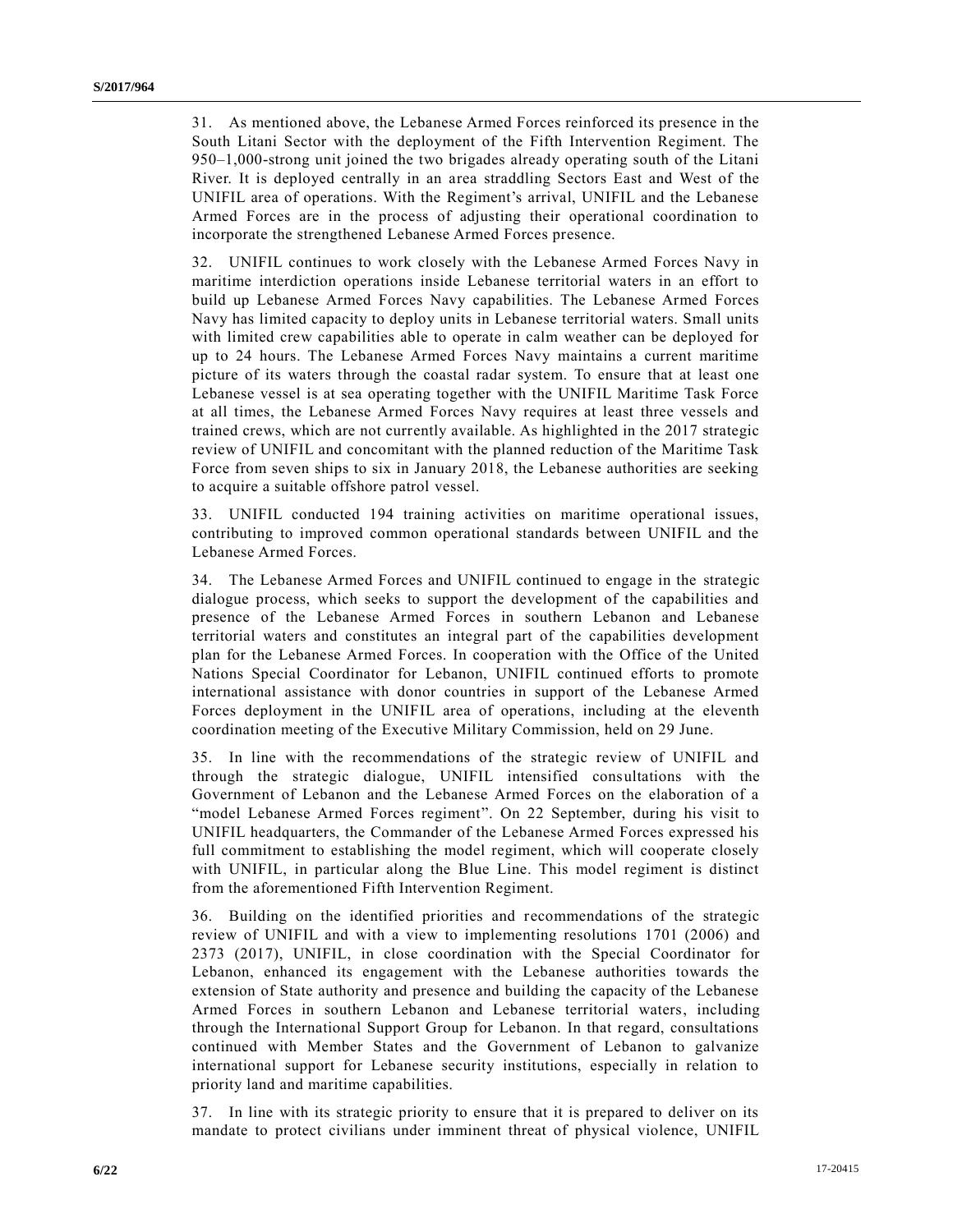completed contingency planning at the tactical level and commenced targeted training on the protection of civilians for all Mission personnel. UNIFIL focused on a range of preventive actions to maintain calm along the Blue Line and in the area of operations. An update on the implementation of the recommendations of the strategic review is provided in annex III.

### **C. Disarming armed groups**

38. The maintenance of arms outside the control of the State by Hizbullah and other groups continues to restrict the ability of the Government of Lebanon to exercise full sovereignty and authority over its territory. Hizbullah demonstrated its possession of weapons and military equipment through military operations, including its battle against militants from Jabhat Fath al-Sham on the outskirts of Arsal between 21 and 27 July, during which 28 Hizbullah fighters and approximately 150 militants were killed, as well as in statements.

39. Illustrating the heightened rhetoric during the reporting period, in a speech on 23 June, the Secretary-General of Hizbullah, Hassan Nasrallah, stated that "the door would open for tens of thousands of mujahidin from the Arab and Muslim worlds to be partners in this battle", should Israel attack Lebanon. On 13 July, the Head of the Executive Council of Hizbullah, Sayyed Hashem Safieddine, reportedly stated that "Hizbullah has significant ability to show many new capabilities" in the context of a potential future confrontation with Israel. On 13 August, Mr. Nasrallah expressed a veiled threat against the Israeli nuclear reactor at Dimona. On 1 October, Mr. Nasrallah threatened that there would be "not a safe place in occupied Palestine" in the event of Israeli aggression.

40. On 23 September, in an interview with the French media, the President of Lebanon, Michel Aoun, reportedly stated that "one cannot deprive Hizbullah of its weapons as long as Israel does not respect the resolutions of the UN Security Council", and that Hizbullah's weapons "serve to ensure our resistance to the State of Israel".

41. The media reported statements by Israeli officials pertaining to the use of force against targets in Lebanon, the relationship between Lebanon, the Lebanese Armed Forces and Hizbullah, and alleged Iranian weapons facilities in Lebanon. On 28 August, the Minister of Defence of Israel, Avigdor Lieberman, reportedly said that "Israel will act with great force during a confrontation" in which Israeli citizens were attacked. On 24 September, the media quoted the Minister of Education and of Diaspora Affairs, Naftali Bennett, as having stated that Israel would "use full force on the Lebanese Government and infrastructure" if attacked. Mr. Bennett also made statements equating Lebanon with Hizbullah. On 10 October, Mr. Lieberman reportedly alleged that "the Lebanese army has turned into an integral part of Hizbullah's command structure".

42. Mutual accusations of violations of resolution [1701 \(2006\)](https://undocs.org/S/RES/1701(2006)) continued. In identical letters addressed to me and the President of the Security Council dated 9 August 2017 [\(A/71/1031-S/2017/705\)](https://undocs.org/A/71/1031), the Chargé d'affaires a.i. of the Permanent Mission of Lebanon to the United Nations rejected allegations made by the Permanent Representative of Israel in his letter of 20 June 2017 [\(S/2017/526\)](https://undocs.org/S/2017/526) with respect to the environmental NGO "Green without borders", noting that the association was licensed by the Lebanese State and was not in violation of resolution [1701 \(2006\).](https://undocs.org/S/RES/1701(2006)) In a letter dated 31 August, the Permanent Representative of Israel alleged "continued involvement with Hezbollah" by a major in the Lebanese Armed Forces, which the Permanent Representative of Lebanon to the United Nations refuted in a letter dated 9 October 2017. In letters addressed to the President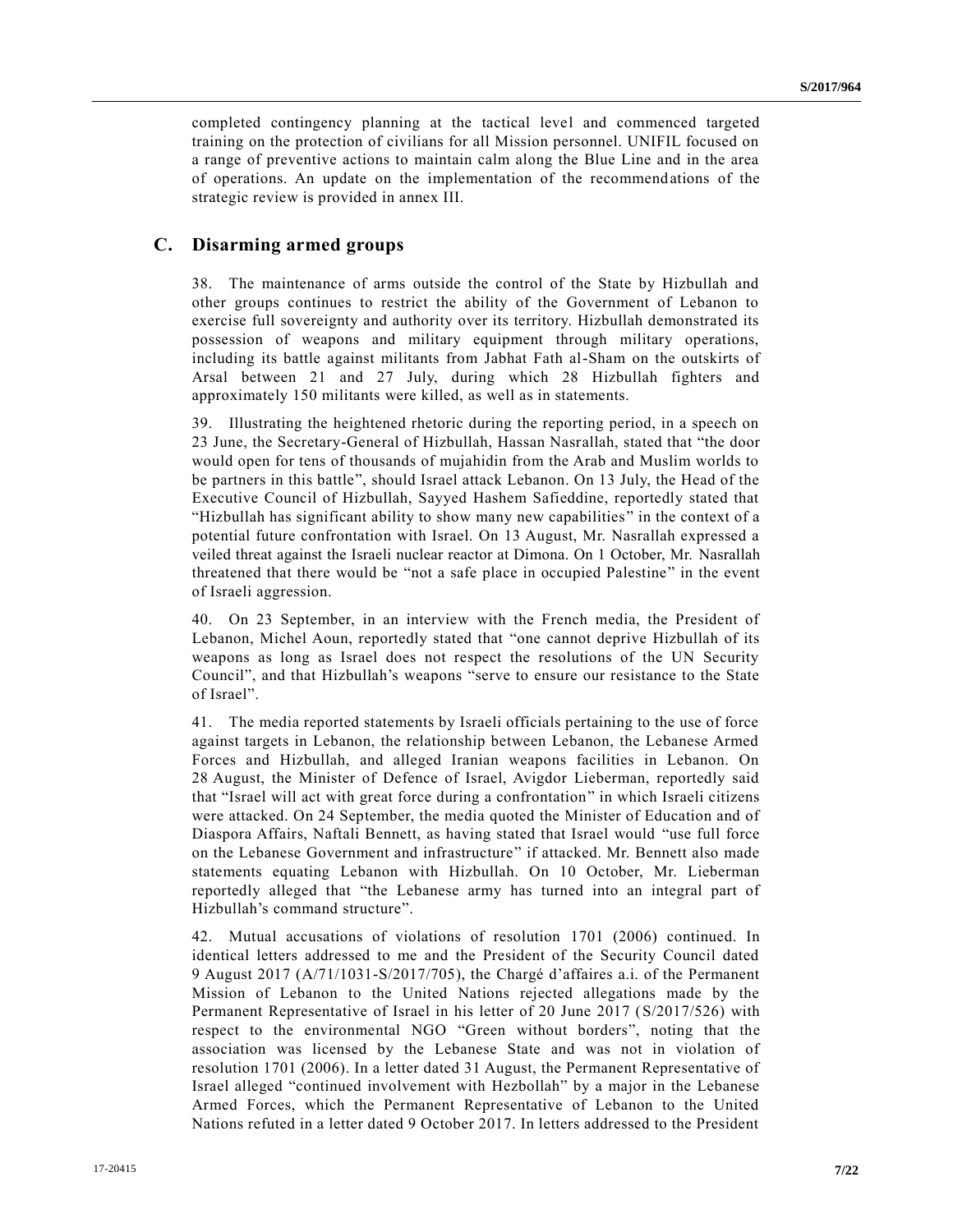of the Security Council dated 8 September and 30 October 2017 [\(S/2017/772](https://undocs.org/S/2017/772) and [A/72/553-S/2017/915\)](https://undocs.org/A/72/553), the Permanent Representative of Lebanon denounced Israeli violations of Lebanese airspace on 7 September "to strike targets in the Syrian Arab Republic". In identical letters addressed to me and the President of the Security Council dated 11 September 2017 [\(A/72/499-S/2017/773\)](https://undocs.org/A/72/499), the Permanent Representative of Lebanon denounced an Israeli overflight on 10 September over the city of Sidon, in which Israeli aircraft flew at low altitude and broke the sound barrier. The Israel Defense Forces characterized a flight of their aircraft in Lebanese airspace on 16 October as "routine".

43. The Lebanese Armed Forces and security forces intensified arrests of individuals suspected of affiliation with extremist groups or of involvement in terrorist activities throughout Lebanon. From July to the end of October, 226 terrorism-related arrests were reported, including of suspected affiliates of Islamic State in Iraq and the Levant (ISIL) and Jabhat Fath al-Sham. Several weapons caches were also uncovered.

44. There was no progress in dismantling the military bases maintained by the Popular Front for the Liberation of Palestine-General Command and Fatah al-Intifada, which continue to compromise Lebanese sovereignty and impede the ability of the State to monitor and effectively control parts of the border.

45. While the security situation in the majority of Palestine refugee camps in Lebanon remained generally stable, violence in the Ein El Helweh camp between extremist groups and the joint Palestinian security forces remains of serious concern. Between 17 and 23 August, 8 people were killed and 86 injured and around 400 families were displaced following intense clashes. Heavy weapons were reportedly used, including mortars and rocket-propelled grenades. Extensive damage to infrastructure, particularly shelters, created a precarious humanitarian situation. Basic service delivery in the camp by the United Nations Relief and Works Agency for Palestine Refugees in the Near East (UNRWA) had to be suspended temporarily. The Special Coordinator for Lebanon stressed the need to work collectively for the stability of the camp during her meeting with the camp's political factions in Ein El Helweh on 25 July.

46. Intermittent incidents of violence, often linked to criminal activity, occurred in other camps, including Beddawi, Burj Barajneh and Shatila. In the Nahr el-Bared camp, in northern Lebanon, there have been recurrent protests since mid -August in which UNRWA has been called upon to resume rental subsidies discontinued owing to a lack of funding in October 2015 for the families displaced by the 2007 clashes.

### **D. Arms embargo and border control**

47. Allegations of arms transfers to Hizbullah continued on a regular basis. The United Nations takes such allegations seriously, but is not in a position to substantiate them independently.

48. During my visit to Israel, on 28 July, the Prime Minister of Israel, Benjamin Netanyahu, raised the issue of alleged "intentions to build factories for the production of precision-guided missiles in Syria and Lebanon" of the Islamic Republic of Iran. The Prime Minister accused the Islamic Republic of Iran and Hizbullah of "breaking international law by using civilians as human shields and shooting at civilians".

49. On 30 June, the Lebanese Armed Forces raided informal Syrian refugee settlements at Arsal. During the operation, five suicide bombings and a hand grenade explosion lightly injured seven Lebanese Armed Forces soldiers. One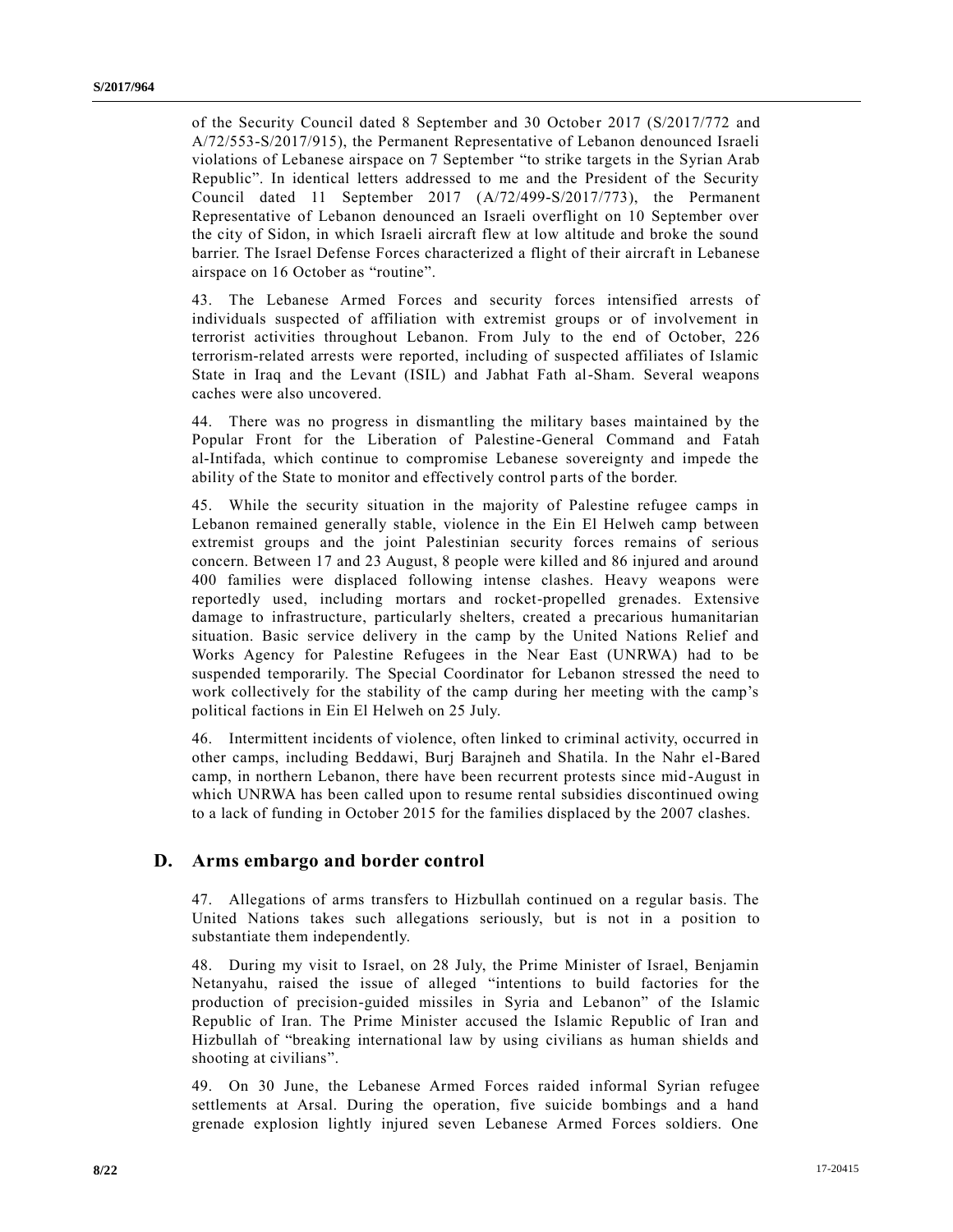Syrian child was reportedly killed. Of the 356 individuals arrested for interrog ation during the operation, 4 died while in the custody of the Lebanese Armed Forces. In line with the obligations of Lebanon under the Convention against Torture and Other Cruel, Inhuman or Degrading Treatment or Punishment, the Prime Minister of Lebanon, Saad Hariri, ordered an investigation on 5 July. On 24 July, the Military Prosecutor concluded that the detainees had died of "natural causes" and that there was "no evidence of violence". Pictures of corpses attributed to the four Syrians circulating on social media showed extensive gashes and bruising. Neither the report nor the details of the investigation have been made public.

50. In the context of the military operations against militants along the north eastern border, incidents of cross-border fire from the Syrian Arab Republic into Lebanon temporarily spiked. After protecting the town of Arsal from militant infiltration, the Lebanese Armed Forces launched a military operation against ISIL militants on the outskirts of Ra's Baalbeck and Qa' on 19 August. At the same time, the Syrian Arab Armed Forces and Hizbullah attacked ISIL militants on the Syrian side of the border. The operation ended with a ceasefire announced by the Lebanese Armed Forces on 28 August. The remains of nine Lebanese soldiers abducted in August 2014 were recovered by the Lebanese Armed Forces between 27 and 29 August. Following the departure of the militants, the Lebanese Armed Forces deployed along the border with the Syrian Arab Republic. Lebanese security agencies assess that consequently the security situation along the border has improved.

51. Agreements between non-State armed groups resulted in the departure of Syrian fighters and their families from border areas in Lebanon to the Syrian Arab Republic, totalling between 6,000 and 7,000 persons according to media reports. On 2 August, fighters affiliated with Jabhat Fath al-Sham and their families reportedly left for Idlib, Syrian Arab Republic. Following the surrender without fighting of Saraya Ahl al-Sham on 22 July, hundreds of fighters and their families reportedly departed on 14 August. Moreover, hundreds of ISIL-affiliated fighters and their families reportedly departed on 28 August towards Dayr al-Zawr, Syrian Arab Republic. The United Nations was not involved in the returns and could not confirm the intentions or the numbers of those who left for the Syrian Arab Republic. Two movements of people affiliated with Saraya Ahl al-Sham totalling 235 persons in June and July 2017 were partially monitored by the United Nations.

52. Hizbullah remained engaged in the fighting in the Syrian Arab Republic. It was reported in the media that a number of Lebanese nationals also continued to fight with non-State armed groups in the Syrian Arab Republic.

53. On 25 September, the Prime Minister of Lebanon launched an initiative to limit the risk posed by the hazardous use of firearms, including for commemorative or celebratory shooting.

### **E. Landmines and cluster bombs**

54. Areas on the outskirts of Arsal are contaminated with landmine s following the militant presence. Seven Lebanese Armed Forces soldiers were killed by mines during the military operation in August, and one civilian was reported to have been killed and another to have been wounded on 28 September. Mine clearance continues as part of the plan of the Lebanese Armed Forces to fully redeploy to the area.

55. Six UNIFIL mine clearance teams cleared 779.3 m2 of land in the UNIFIL area of operations. The Mine Action Service of the United Nations conducted 22 quality assurance visits and 25 training and safety monitoring visits to UNIFIL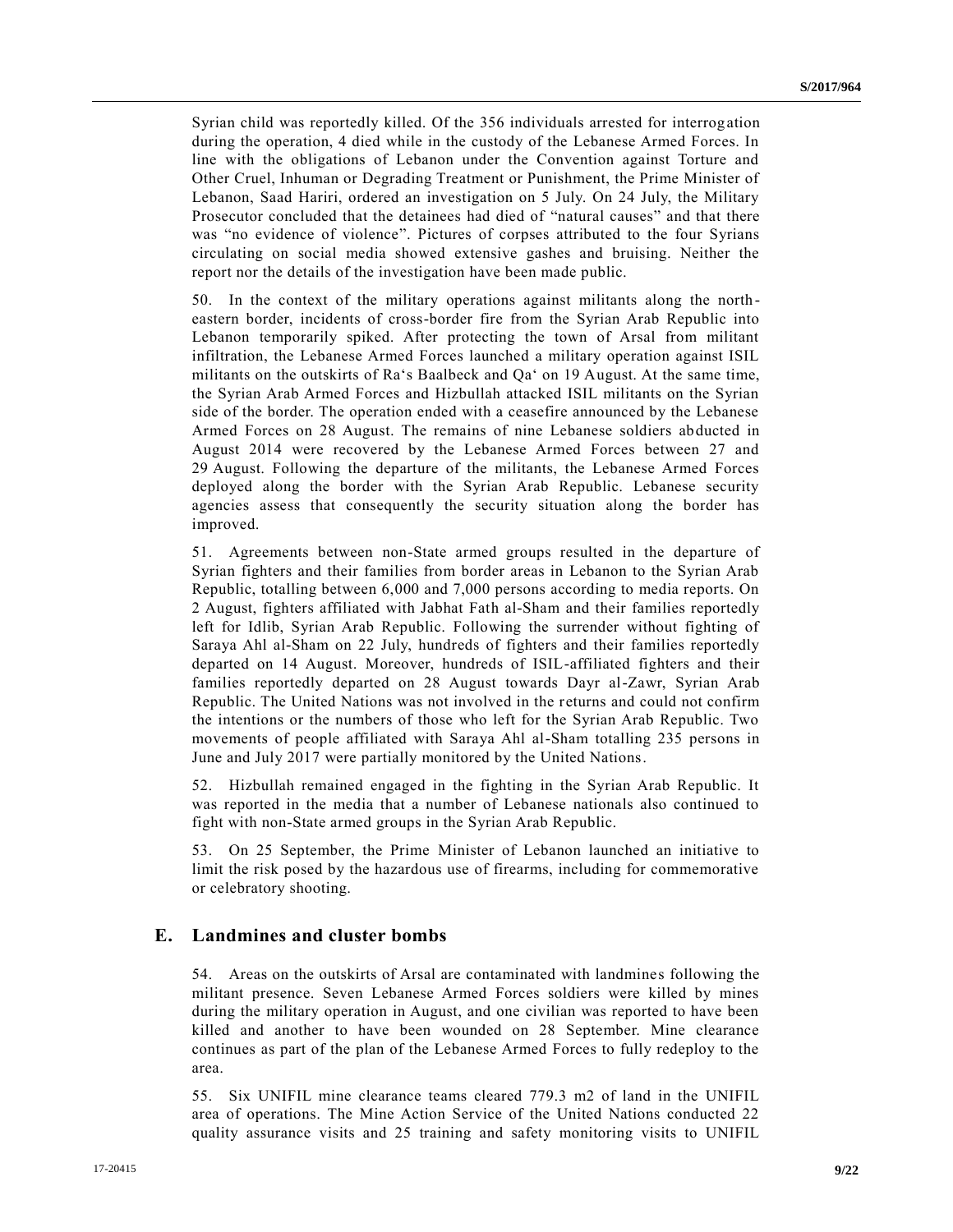demining teams. Safety training and awareness briefings with respect to landmines and other explosive remnants of war were provided to 61 United Nations civilian and military personnel. The Lebanon Mine Action Centre, in coordination with UNIFIL, held two mine risk education events that benefited over 400 children.

56. Two incidents involving landmines and unexploded ordnance were recorded in the UNIFIL area of operations: on 2 July, in Ramiyah (Sector West), the explosion of a cluster munition killed a farmer; on 6 September, a cluster bomb explosion injured the employee of an NGO clearing munitions near Tayr Harfa (Sector West).

### **F. Delineation of borders**

57. No progress was made towards the delineation or demarcation of the border between Lebanon and the Syrian Arab Republic, including in uncertain or disputed areas, such as the outskirts of Arsal, that recently witnessed fighting. There was no progress in addressing the matter of the Shabʻa Farms. The Syrian Arab Republic and Israel have yet to respond to the provisional definition of the Shabʻa Farms area proposed in my report of 30 October 2007 on the implementation of resolution [1701](https://undocs.org/S/RES/1701(2006))  [\(2006\)](https://undocs.org/S/RES/1701(2006)) [\(S/2007/641\)](https://undocs.org/S/2007/641).

### **G. Political and institutional stability**

58. On 4 November, in Riyadh, the Prime Minister of Lebanon announced his resignation. The President of Lebanon subsequently issued a statement that he would await the return of the Prime Minister to Lebanon to determine next steps, while underlining the importance of national unity. On 5 November, I issued a statement to express my concern about this development, urge all sides to support the stability of Lebanon and the continuity of State institutions, and reiterate the commitment of the United Nations to the security, sovereignty and territorial integrity of Lebanon.

59. Preparations for parliamentary elections scheduled for May 2018 continue. In line with the electoral calendar, the supervisory commission for elections was formed on 14 September and its budget was approved on 6 October. Parliamentary approval is pending for the decision by the Cabinet of 17 September to introduce a biometric card system, "voter megacentres" to allow voters to vote in their area of residence rather than registration, and out-of-country voting. On 2 October, the Ministry of Foreign Affairs launched online voter registration for the Lebanese diaspora. On 12 October, the Cabinet approved an electoral budget of \$46.5 million. With regard to municipal elections, a bill was passed on 19 September that could boost married women's participation by allowing them to run in their own, not only their spouses', districts of origin.

60. On 20 October, Parliament passed the State budget for 2017. Other Cabinet and parliamentary decisions included raising the salary scale for civil servants, in conjunction with increased taxes. Tax legislation pertaining to petroleum-related activities was also passed.

61. The Higher Defence Council met regularly, including on 8 August to endorse the Lebanese Armed Forces operation against ISIL militants on the outskirts of Ra's Baalbeck and Qa', and on 8 September to endorse the deployment of the Lebanese Armed Forces on the eastern border. Both the Prime Minister and the President have underlined the need for continued vigilance with regard to the terrorist threat.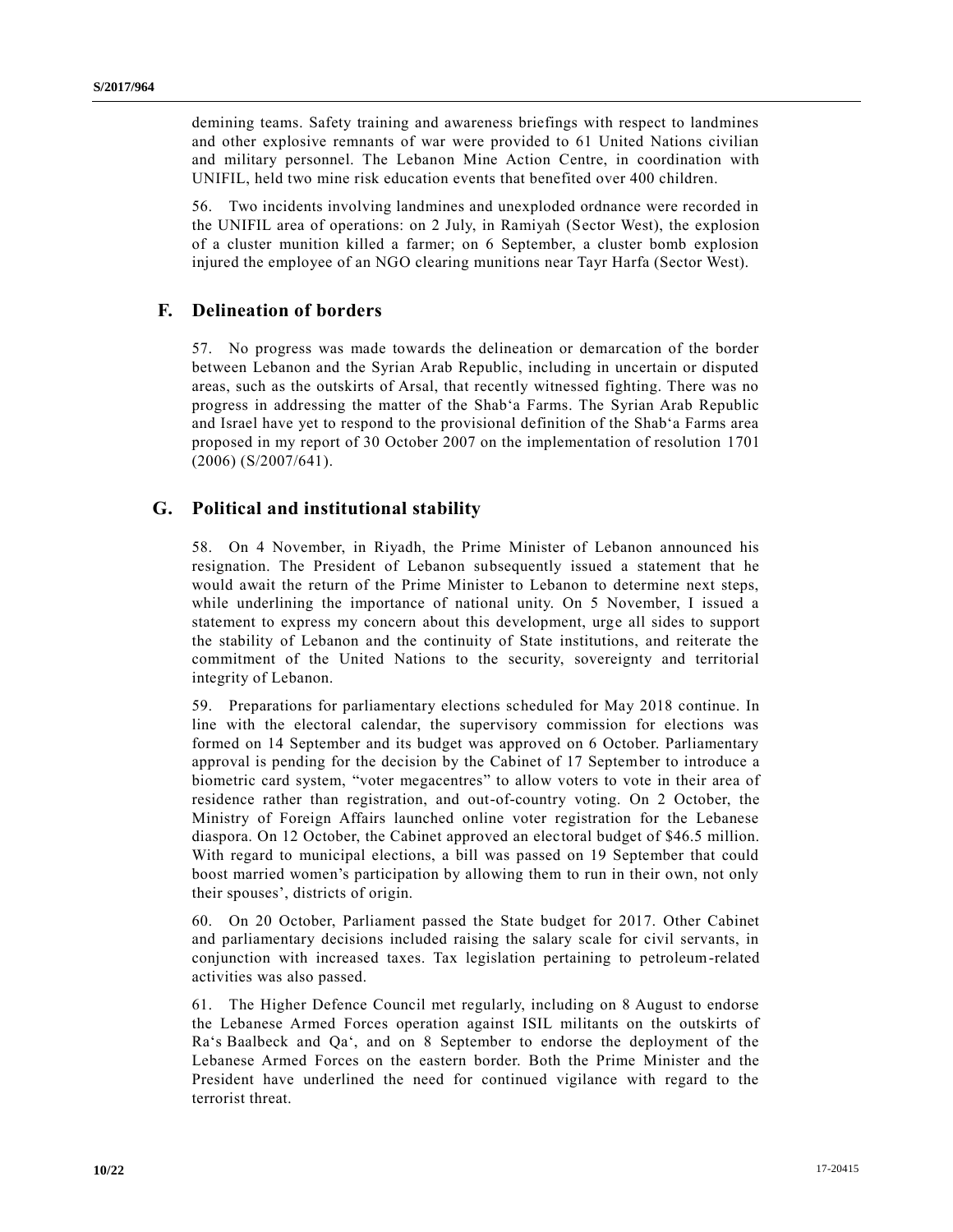62. The Government of Lebanon, with the support of the United Nations, continues efforts to develop a national strategy for the prevention of violent extremism, in line with the Secretary-General's Plan of Action to Prevent Violent Extremism, presented in 2016. Following extensive interministerial dialogue, the strategy is being drafted, in parallel with preparations for inclusive consultations with national stakeholders.

63. On 19 September, as recommended by the Committee against Torture, established under the Convention against Torture and Other Cruel, Inhuman or Degrading Treatment or Punishment, Lebanon adopted a new law criminalizing torture. Some civil society actors criticized the law for not fully meeting international standards. In the fight against gender-based violence, on 16 August the Parliament abolished article 522 of the Criminal Code, which allowed rapists to be discharged from prosecution if they married their victims.

64. Lebanon continued to be affected by the conflict in the Syrian Arab Republic; as at 30 June 2017, 1,001,051 Syrian refugees were registered with the Office of the United Nations High Commissioner for Refugees (UNHCR). The economic vulnerability of Syrian refugees in Lebanon continued to rise. Preliminary results of a socioeconomic survey conducted by UNHCR, the World Food Programme and the United Nations Children's Fund in 2017 show that 58 per cent of the refugees live in extreme poverty (an increase of more than 5 per cent from 2016) and 74 per cent live below the poverty line. As at 3 October, the Lebanon Crisis Response Plan was only 33 per cent funded (compared with 43 per cent at the same point in 2016). The current underfunding puts critical programmes in the health, education and water and sanitation sectors at risk.

65. Despite over \$5.8 billion in donor contributions since the beginning of the Syrian crisis, most Lebanese feel that vulnerable Lebanese have been neglected by the international assistance. The United Nations inter-agency stability monitoring survey, however, shows that international assistance has reduced tensions in municipalities benefiting from direct assistance.

66. Anti-Syrian refugee sentiment is on the rise in the media and in the political discourse. In 2014, 40 per cent of respondents to a survey among refugees and host communities reported no tension between these communities; in 2017, only 2 per cent reported no tension. A marked increase in protests over Syrian labour competition was reported across Lebanon, leading to a wave of shop closures and municipal curfews. The United Nations and different Lebanese ministries have been working on messages to reduce tensions between Lebanese host communities and Syrian refugees.

67. In a letter addressed to me dated 16 October, the President of Lebanon warned of the "existential challenge" that Syrian refugees posed for Lebanon and called upon the United Nations and the international community to "exert all possible efforts and provide the appropriate conditions for the safe return" of Syrian refugees, and requested that such return not be "correlated to any political solution". The Government is expressing a sense of saturation and the need to prepare the gradual return of refugees, in coordination with the international community and with respect for international law, including the principle of non-refoulement. Frequent surveys conducted by UNHCR in Lebanon reflect that Syrian refugees in Lebanon overwhelmingly wish to return once it is safe for them to do so.

68. According to World Bank projections, the medium-term economic prospects for Lebanon remain stagnant owing to the ongoing impact of the Syrian conflict, coupled with limited progress on reforms. The Government has highlighted the capital investment plan as a vehicle for the creation of jobs, thus addressing a main driver of tensions in the country. Announced as part of the Government's vision at the Brussels Conference on Supporting the Future of Syria and the Region, held in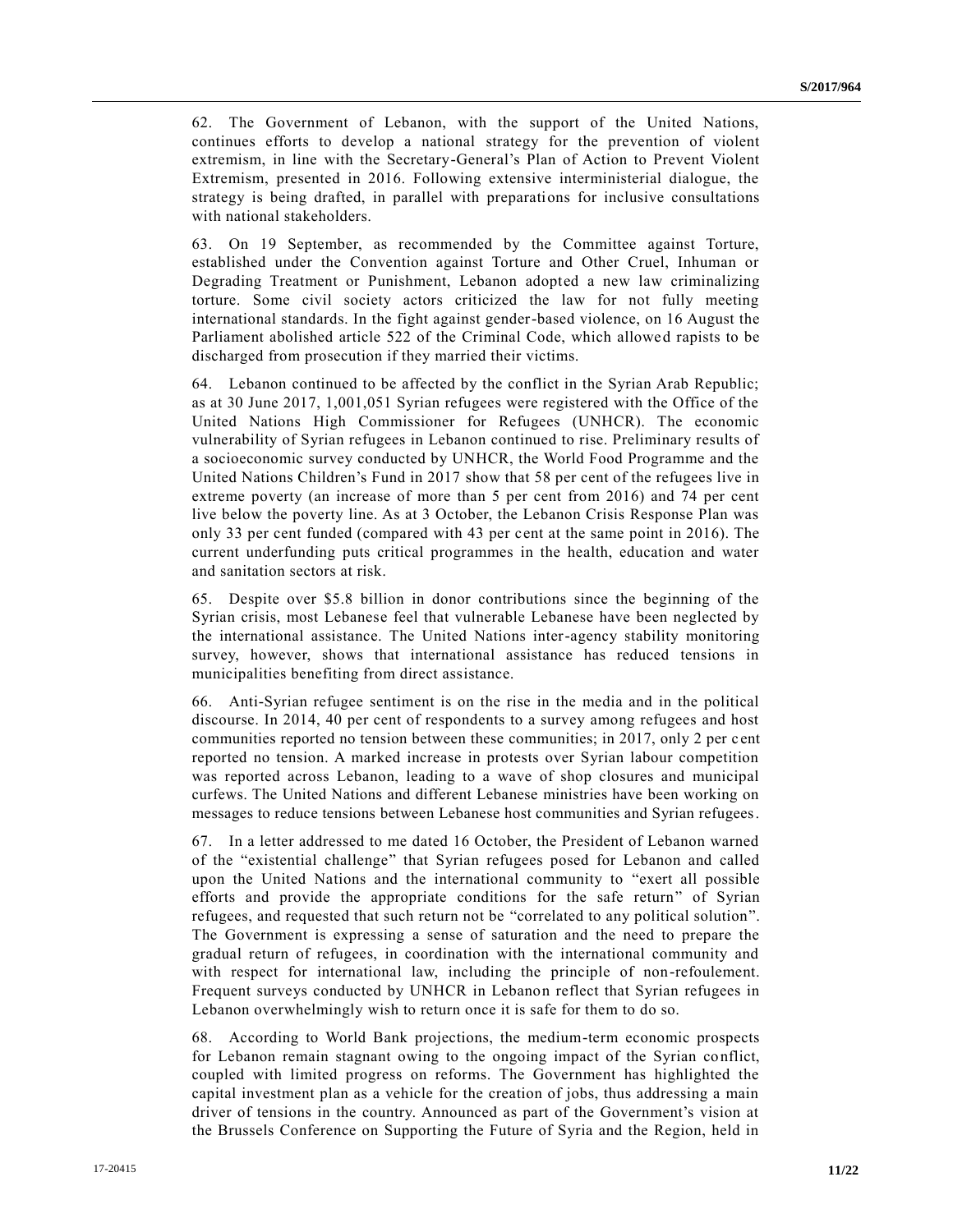April 2017, the plan identifies projects relating to infrastructure and service improvement worth \$13 billion, which it seeks to fund through public -private partnerships, concessional loans and bilateral assistance. Donors have called for the plan to be complemented by structural reforms.

69. An estimated 65 per cent of Palestine refugees registered and living in Lebanon and 90 per cent of Palestine refugees from the Syrian Arab Republic live below the poverty line. All are heavily dependent on UNRWA assistance, given significant restrictions on their employment and property rights and their access to public services in Lebanon. Findings of an official census of Palestine refugees in Lebanon are expected to be released by December. On 20 July, the Lebanese - Palestinian Dialogue Committee launched a strategy paper entitled "A unified Lebanese vision for the Palestinian refugees affairs in Lebanon".

# **III. Security and safety of the United Nations Interim Force in Lebanon**

70. UNIFIL continually reviewed its security plans and risk mitigation measures, taking into account security threat warnings, and closely coordinated with the Lebanese authorities. In the Arqub area (Sector East), strict security measures, including the use of armed escorts, remained in place for movements by United Nations personnel. Meanwhile, commemorative and celebratory shooting continue to pose a threat, both to the local population and to UNIFIL personnel. Furthermore, owing to armed clashes between 17 and 23 August in the Ein El Helweh camp for Palestine refugees in Sidon, situated along the main supply route connecting the UNIFIL area of operations with Beirut, UNIFIL had to adjust its movements and utilize alternative routes.

71. UNIFIL continued to monitor proceedings in the Lebanese military courts against individuals suspected of planning or perpetrating serious attacks against UNIFIL. With regard to the attack against UNIFIL peacekeepers serving with the Spanish contingent in 2007, a hearing at the Permanent Military Court was rescheduled from 5 July to 27 November. In the case of terror intent, opened in January 2014, the Court held a hearing on 5 July; the next hearing is scheduled for 27 November. In the case of an attempted serious attack against UNIFIL in 2008, in which one of the four sentenced perpetrators filed an appeal, hearings scheduled for 9 May and 2 November 2017 before the Military Court of Appeal were adjourned; a new hearing is scheduled for 6 February 2018. In three investigations launched into the serious attacks perpetrated against UNIFIL on 27 May, 26 July and 9 December 2011, additional judicial instructions were issued. In the case of a homicide committed in 1980, when three UNIFIL peacekeepers from Ireland were shot dead, a hearing at the Permanent Military Court was held on 26 July; the next hearing is scheduled for 2 February 2018.

## **IV. Deployment of the United Nations Interim Force in Lebanon**

72. As at 30 October, UNIFIL comprised 10,693 military personnel, including 457 women, or 4 per cent of the Force, from 41 troop-contributing countries; 246 international staff, including 82 women; and 585 national civilian staff, including 150 women. The UNIFIL Maritime Task Force comprised five corvettes, one fast patrol boat, one offshore patrol vessel, two helicopters and 756 of the Force's total military personnel, including 2 women. In addition, 51 military observers from the United Nations Truce Supervision Organization, including 5 women, serve with Observer Group Lebanon, under the operational control of UNIFIL.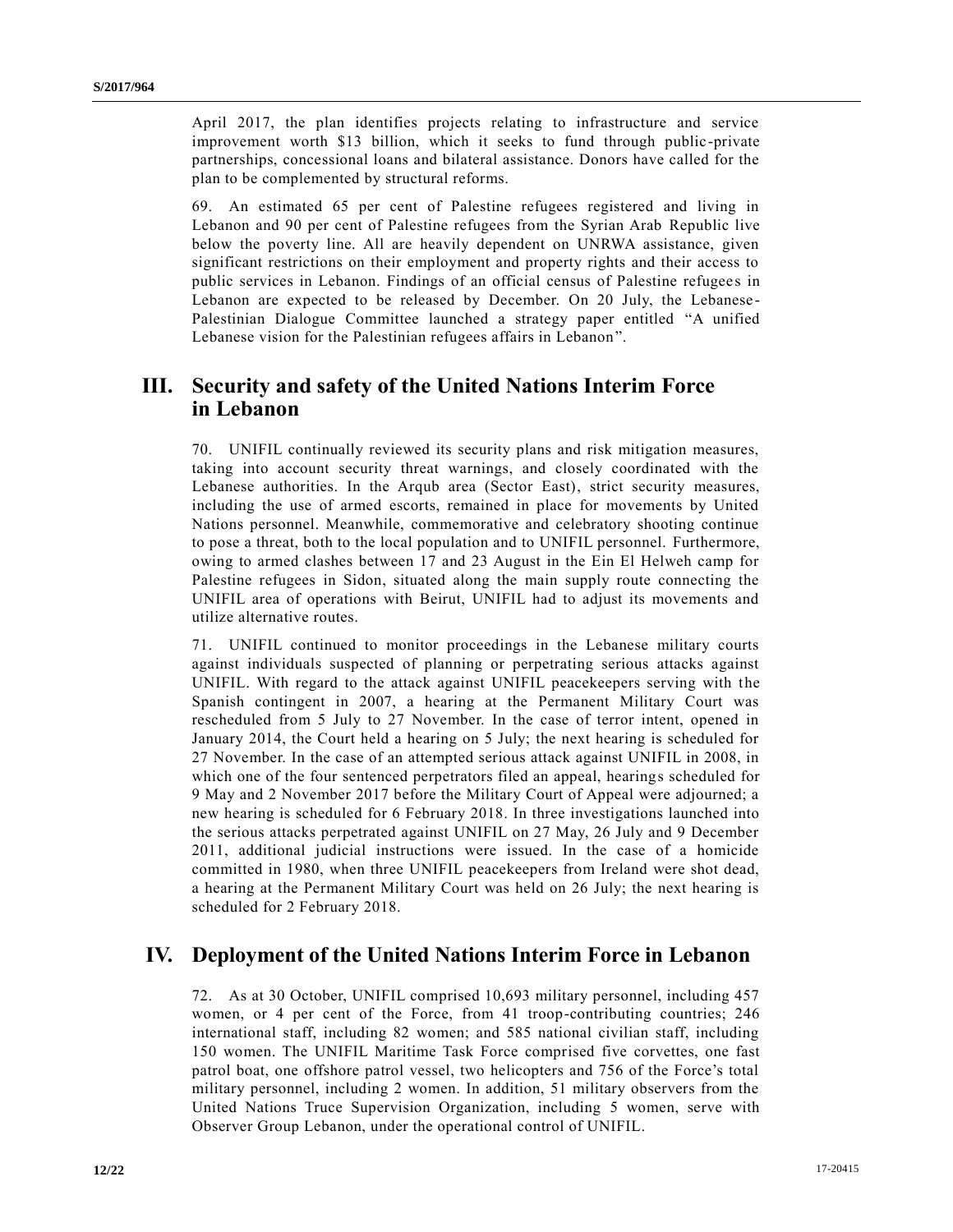# **V. Conduct and discipline**

73. UNIFIL and the Office of the United Nations Special Coordinator for Lebanon did not receive any allegations of sexual exploitation and abuse during the period under review. Both continued to enforce existing measures to prevent sexual exploitation and abuse. In accordance with the UNIFIL internal and external communications strategy, all UNIFIL personnel and the local communities were informed of the expected standards of conduct for United Nations personnel and of how to report misconduct, in particular in relation to sexual exploitation and abuse. The United Nations country team network to prevent sexual exploitation and abuse in Lebanon continued to further develop information-sharing protocols and share best practices.

### **VI. Observations**

74. I remain concerned about the lack of full implementation of resolution [1701](https://undocs.org/S/RES/1701(2006))  [\(2006\)](https://undocs.org/S/RES/1701(2006)) and the unfulfilled obligations of Lebanon and Israel. Non-compliance increases the risk of tensions and possibly of hostilities. I call upon both parties to redouble efforts towards full adherence to resolution [1701 \(2006\)](https://undocs.org/S/RES/1701(2006)) to bolster stability and prevent conflict. The continued commitment of Lebanon and Israel to resolution [1701 \(2006\)](https://undocs.org/S/RES/1701(2006)) in word and in deed is of paramount importance.

75. The presence of unauthorized weapons in the hands of Hizbullah remains of serious concern. Hizbullah operations in the eastern border areas illustrate the extent of weaponry outside the authority of the State, and I note with concern the selfacknowledged use and display of that weaponry by Hizbullah. The presence of those weapons, together with threatening rhetoric from both sides, heightens risks of miscalculation and escalation into conflict. I call upon the parties to exercise restraint at all times.

76. UNIFIL continues to fulfil its mandate to assist the Lebanese authorities in establishing an area between the Litani River and the Blue Line free of any armed personnel, assets and weapons other than those of the Government of Lebanon and UNIFIL. I welcome the immediate and proactive steps that UNIFIL has taken to operationalize resolution [2373 \(2017\),](https://undocs.org/S/RES/2373(2017)) including by maintaining a high operational tempo and adapting its posture and modus operandi to enhance the visibility and effectiveness of its operations. The Department of Peacekeeping Operations of the Secretariat and UNIFIL have also undertaken steps to ensure that the Security Council is provided with prompt, concrete and detailed reporting on violations of resolution [1701 \(2006\).](https://undocs.org/S/RES/1701(2006)) The Secretariat will maintain close contact with the parties, Council members and troop-contributing countries in the implementation of resolution [2373 \(2017\).](https://undocs.org/S/RES/2373(2017))

77. As stipulated in resolution [1701 \(2006\),](https://undocs.org/S/RES/1701(2006)) I call upon the Government of Lebanon to take all actions necessary to ensure the full implementation of the relevant provisions of the Taif Accords and of resolutions [1559 \(2004\)](https://undocs.org/S/RES/1559(2004)) and [1680](https://undocs.org/S/RES/1680(2006))  [\(2006\),](https://undocs.org/S/RES/1680(2006)) which require the disarmament of all armed groups in Lebanon so that, pursuant to the Lebanese Cabinet decision of 27 July 2006, there will be no weapons or authority in Lebanon other than those of the Lebanese State. I reiterate my request to the Lebanese authorities for the resumption of the national dialogue, with the objective of formulating a national defence strategy that would address the presence of armed individuals and groups outside of State control. The Lebanese Armed Forces are the sole legitimate defender of the security, sovereignty and territorial integrity of Lebanon. Earlier decisions of the national dialogue should be implemented, specifically those relating to the disarmament of non-Lebanese groups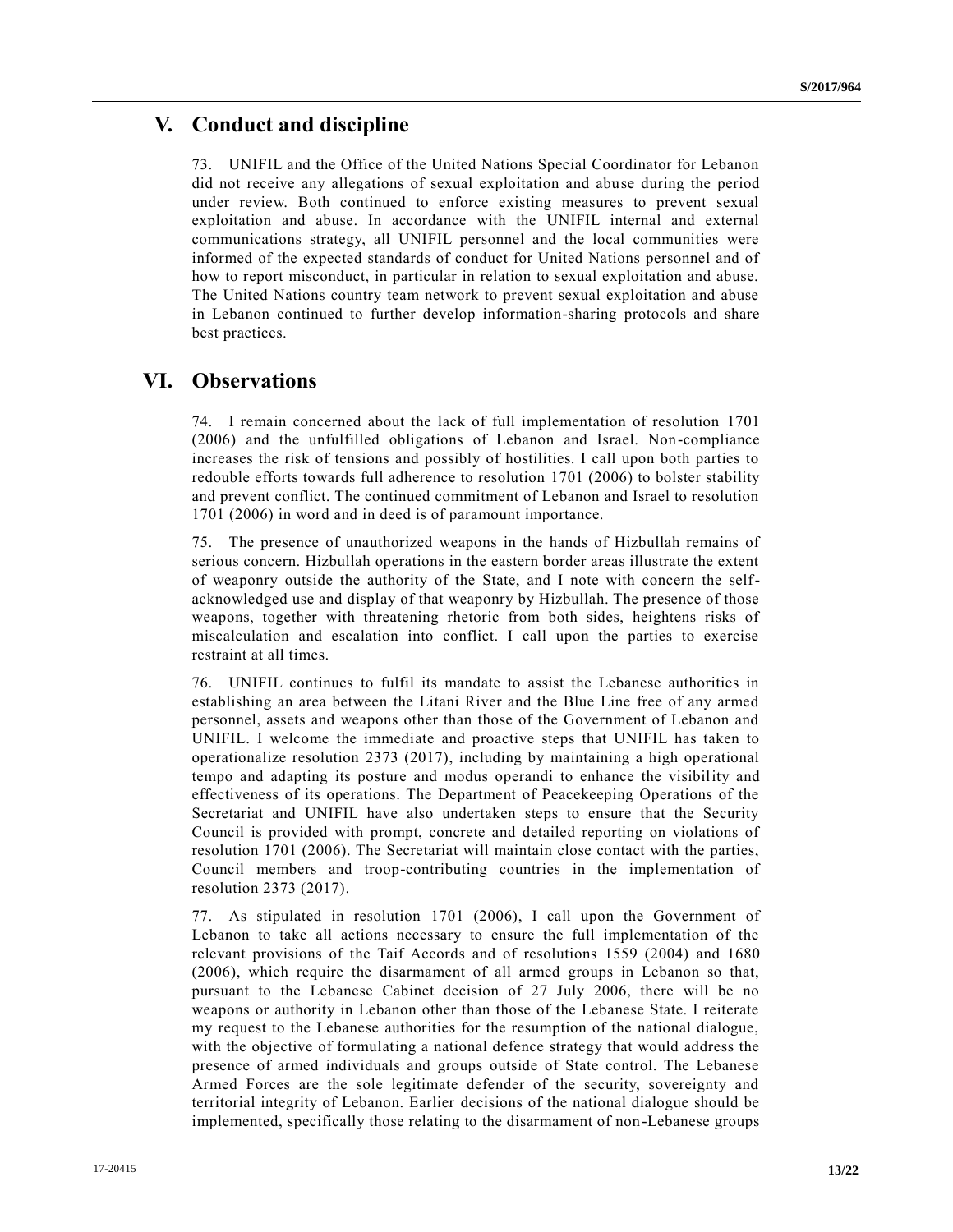and the dismantling of the military bases of the Popular Front for the Liberation of Palestine-General Command and Fatah al-Intifada.

78. I am equally concerned about continued Israeli overflights of Lebanese territory. The Israel Defense Forces continue to occupy northern Ghajar and an adjacent area north of the Blue Line. These are clear violations of resolution [1701](https://undocs.org/S/RES/1701(2006))  [\(2006\).](https://undocs.org/S/RES/1701(2006)) I reiterate my condemnation of all violations of Lebanese sovereignty and reiterate my call for Israel to cease its violations of Lebanese airspace and to withdraw its forces from northern Ghajar and the adjacent area north of the Blue Line.

79. UNIFIL liaison and coordination arrangements are key to mitigating and de-escalating incidents, violations and tensions along the Blue Line. The calm along the Blue Line should not be taken for granted, especially against a backdrop of regional uncertainty. I call upon both parties to continue their active engagement with UNIFIL, to manage sensitive situations and to maintain stability and security for the communities living on either side of the Blue Line. The open and constructive exchanges in the tripartite forum, including on long-standing violations of resolution [1701 \(2006\),](https://undocs.org/S/RES/1701(2006)) are testament to the commitment of the parties, as well as to their confidence in UNIFIL and the liaison and coordination arrangements.

80. Reinforcing the national institutions and army of Lebanon remains the best preventive measure against the risk of conflict. The Lebanese Armed Forces have proven to be a credible security actor. I commend their achievements and enduring commitment to the service of the security and stability of Lebanon. I pay tribute to the military personnel who have made the ultimate sacrifice in the fight against terrorism, and their families.

81. I am encouraged by the consolidation of the Lebanese Armed Forces deployment along the border with the Syrian Arab Republic and the Government's decision to deploy additional troops in the area south of the Litani River in the implementation of resolutions [1701 \(2006\)](https://undocs.org/S/RES/1701(2006)) and [2373 \(2017\).](https://undocs.org/S/RES/2373(2017))

82. The deployment of the Fifth Intervention Regiment to southern Lebanon will enable more coordinated activities between the Lebanese Armed For ces and UNIFIL and will help to expand the authority of the State throughout Lebanese territory. I look forward to tangible progress in the establishment of the model regiment and an increase in the capabilities of the Lebanese Armed Forces in southern Lebanon, as specified during the strategic review of UNIFIL. Investing in the Lebanese Armed Forces is investing in the stability of Lebanon.

83. The United Nations, including through the International Support Group for Lebanon, will continue advocating for international support for the Lebanese army and security institutions. The United Nations will, in connection, continue encouraging the Government and the Lebanese Armed Forces to advance additional deployments south of the Litani River and update the capabilities development plan, while adhering to the principles of accountability, independence and international human rights.

84. I condemn the movement of fighters and war materiel across the Lebanese - Syrian border in violation of resolution [1701 \(2006\)](https://undocs.org/S/RES/1701(2006)) and the shelling and shooting into Lebanese border areas from the Syrian Arab Republic. The lack of a delineated, demarcated Lebanese-Syrian border does not justify violations of Lebanese sovereignty by any party. I call upon all concerned to cease violations of the border and to respect the sovereignty and territorial integrity of Lebanon.

85. The stability of Lebanon remains a regional public good that must be shielded. The turmoil in the region continues to pose grave risks in this regard. Despite the efforts of the Lebanese Armed Forces to secure the border with the Syrian Arab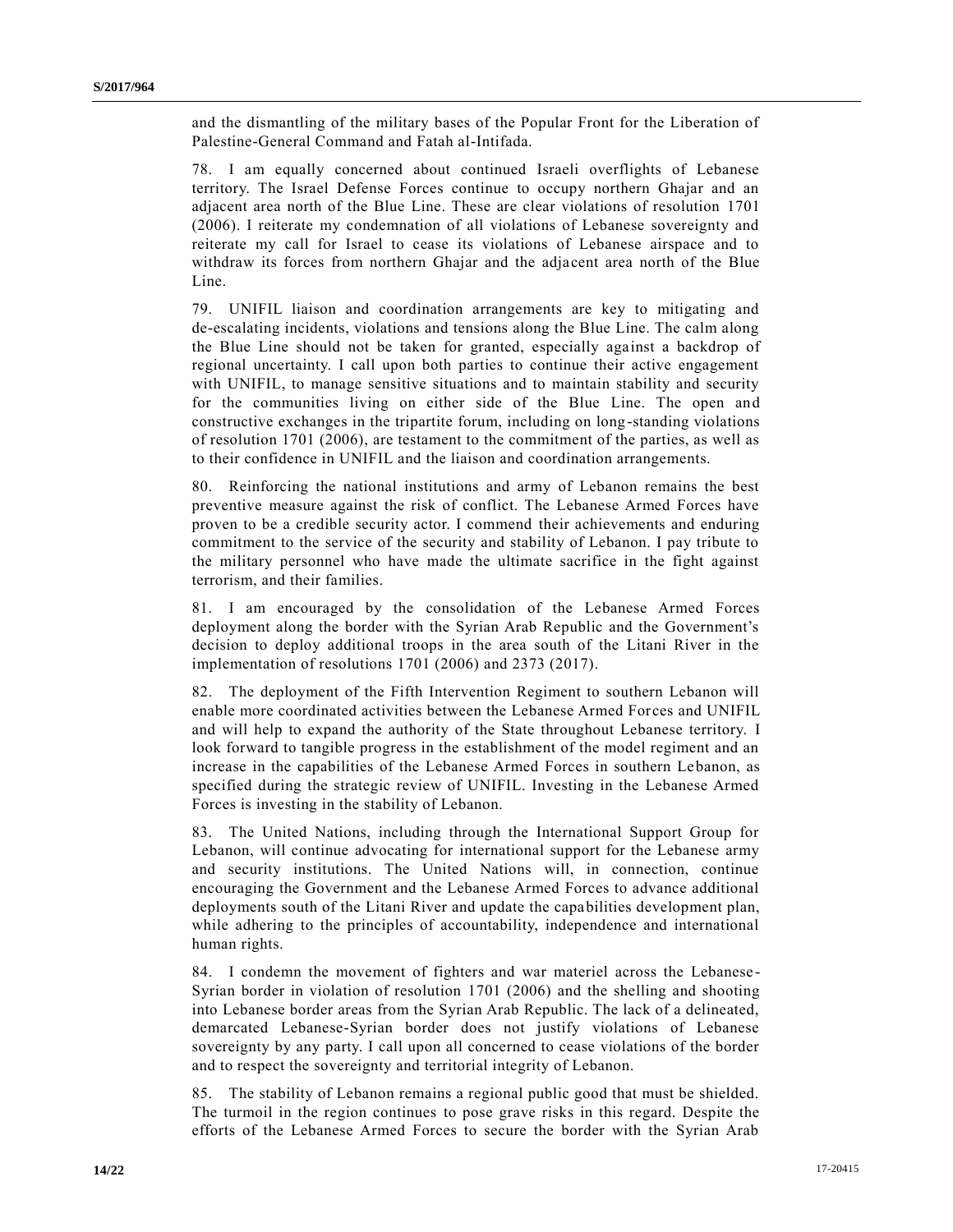Republic, Lebanese nationals continue to participate in the Syrian conflict. The participation of any Lebanese national in the Syrian conflict constitutes a breach of the policy of disassociation, pursuant to the Baabda Declaration agreed by all Lebanese political parties. I reiterate my call upon all Lebanese parties to cease their involvement in the Syrian conflict.

86. The uncertain regional environment underscores the importance of the parties actively pursuing progress towards a permanent ceasefire. The United Nations remains ready to support efforts in this regard, and I encourage the parties to explore confidence-building measures with the United Nations Special Coordinator for Lebanon and the UNIFIL Head of Mission and Force Commander.

87. I again encourage both parties to proceed with steps that would allow for the resolution of the dispute over the exclusive economic zone. I re-emphasize that the United Nations remains available to assist with the delineation of the exclusive economic zone between Lebanon and Israel, if both parties so request. I continue to urge the parties to adopt a constructive approach that would pave the way to the mutually beneficial exploitation of maritime oil and gas resources, which can serve as a much-needed confidence-building measure.

88. Progress towards the genuine reactivation of all Lebanese State institutions must be safeguarded. In the context of uncertainty following the offer of resignation by the Prime Minister, Saad Hariri, I count on all sides to focus their efforts on supporting the continuity of Lebanese State institutions in accordance with the Constitution and safeguarding the country's security and stability. In this regard, I appeal to all political stakeholders to sustain the positive momentum in preparations for the parliamentary elections. The new electoral law, agreed by the country's political parties in a spirit of compromise and in the national interest, is a notable achievement. Adherence to timely parliamentary elections is a matter of political stability, democratic tradition, and accountability to the citizens of Lebanon. I trust that any technical electoral matters will be addressed in a way that does not jeopardize adherence to the electoral date in May 2018. United Nations technical assistance to the electoral process remains available.

89. The meaningful participation of women in the electoral process is imperative. In the absence of mandated gender quotas in the electoral law, this hinges on the commitment of political parties to voluntary gender quotas and incentives. The support expressed in this regard by several political leaders is reassuring. I urge relevant decision makers to ensure the adequate representation of women in the upcoming elections, in line with commitments of Lebanon to the 2030 Agenda for Sustainable Development.

90. I hope that the steps necessary to ensure the national human rights institution of Lebanon is fully staffed and functioning can soon be taken. While I welcome the newly adopted legislation on both torture and women's rights, I encourage more work to address outstanding legal gaps.

91. There is a risk that violent tensions will recur in Ein El Helweh so long as the underlying drivers of socioeconomic hardship, extremism and weapons proliferation are not addressed. I encourage efforts, including through greater donor support, to preserve stability in the camps and their environs and to ensure dignified conditions for Palestine refugees in Lebanon.

92. The conflict in the Syrian Arab Republic and the resulting refugee presence remains an important challenge for Lebanon. I extend my appreciation to Lebanon and its Government for their hospitality and generosity in shouldering this presence. I am concerned about an increase in rhetoric that could incite a climate of hostility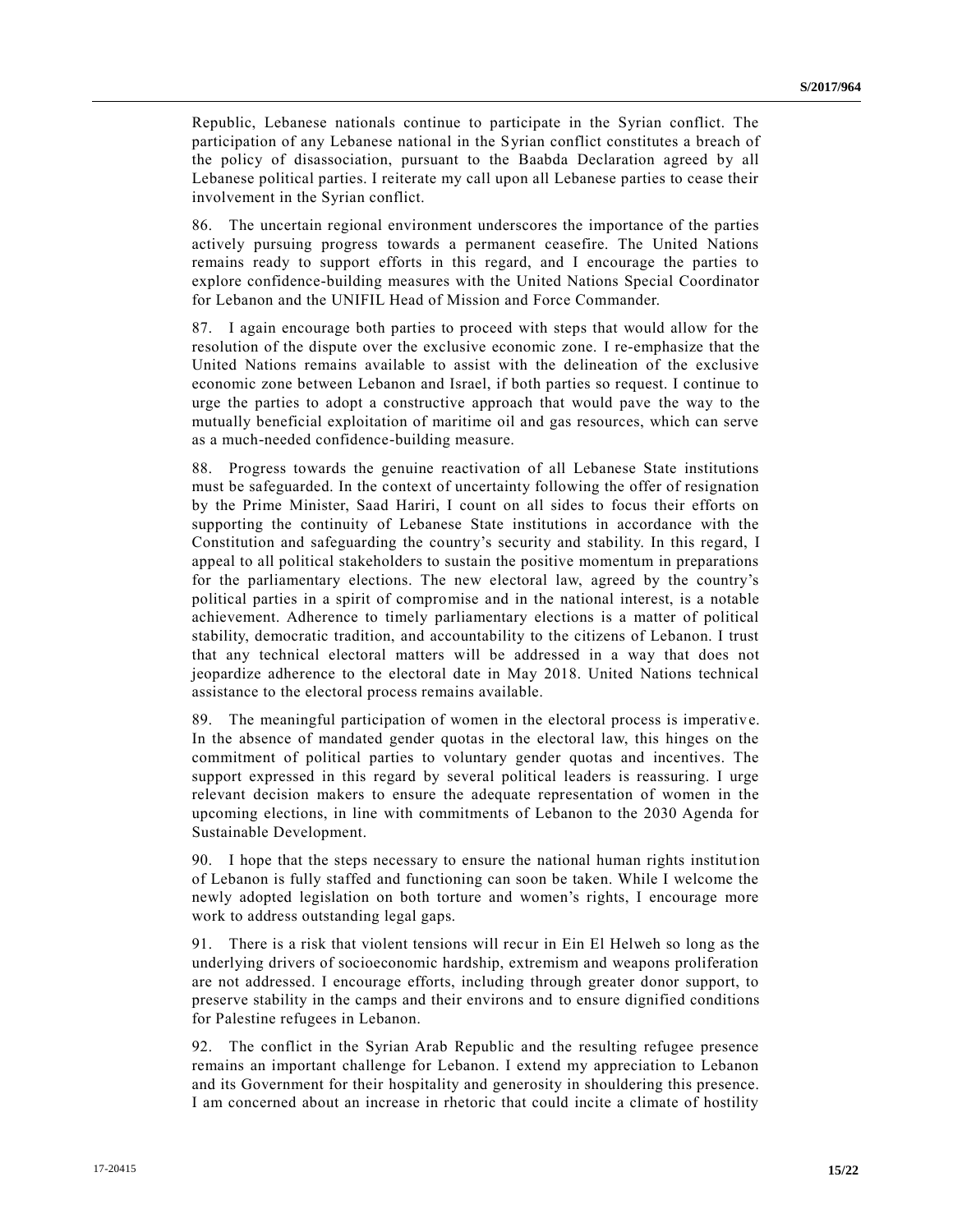and violence against refugees. I call upon the people and leadership of Lebanon to preserve their spirit of tolerance and coexistence that is characteristic of Lebanon.

93. The protection and dignity of refugees in Lebanon must be ensured until they can find durable solutions outside of Lebanon. Continued international assistance to refugees and host communities will be key in this regard. It is important to increase support to the Lebanon Crisis Response Plan and the predictability of its funding for 2018 and beyond and to mobilize longer-term development resources, especially in a context of social tensions and growing host community fatigue.

94. Returns organized between armed groups for fighters and accompanying civilians did not involve the United Nations and do not set the standard for future refugee returns. While some improvements in the security situation in the Syrian Arab Republic are noted, the situation remains unpredictable, with 1 million newly internally displaced in 2017. The resumption of registration by UNHCR would be important to appropriately prepare for voluntary, safe and dignified return and sustainable reintegration.

95. I encourage discussions on international conferences in support of the stability of Lebanon, to provide the opportunity for the Government to share concrete details of its vision for the country's economic growth and sustainable development, and to secure further support from the international community.

96. I welcome the continued progress by the Government of Lebanon in the development of a national strategy for the prevention of violent extremism. I encourage more sustained efforts for its finalization in close collaboration with the United Nations and national and international partners.

97. The prevention of conflict, instability and socioeconomic crisis remains the imperative underpinning all United Nations efforts in Lebanon. The Special Coordinator will continue to exercise good offices on my behalf, with the dual goals of defusing tensions and identifying opportunities for confidence -building measures and progress towards stability. The parties carry a central responsibility in this regard. I call upon them to intensify efforts in pursuit of prevention and stability and to avail themselves of United Nations support in this regard.

98. I extend my appreciation to all countries contributing troops and equipment to UNIFIL and Observer Group Lebanon. I thank the former Special Coordinator for Lebanon, Sigrid Kaag, upon the completion of her assignment, for her leadership and dedication in carrying out the important work of the United Nations in Lebanon. I commend the UNIFIL Head of Mission and Force Commander, Major General Michael Beary, and the civilian and military personnel of UNIFIL, as well as the staff of the Office of the Special Coordinator, for their continued efforts.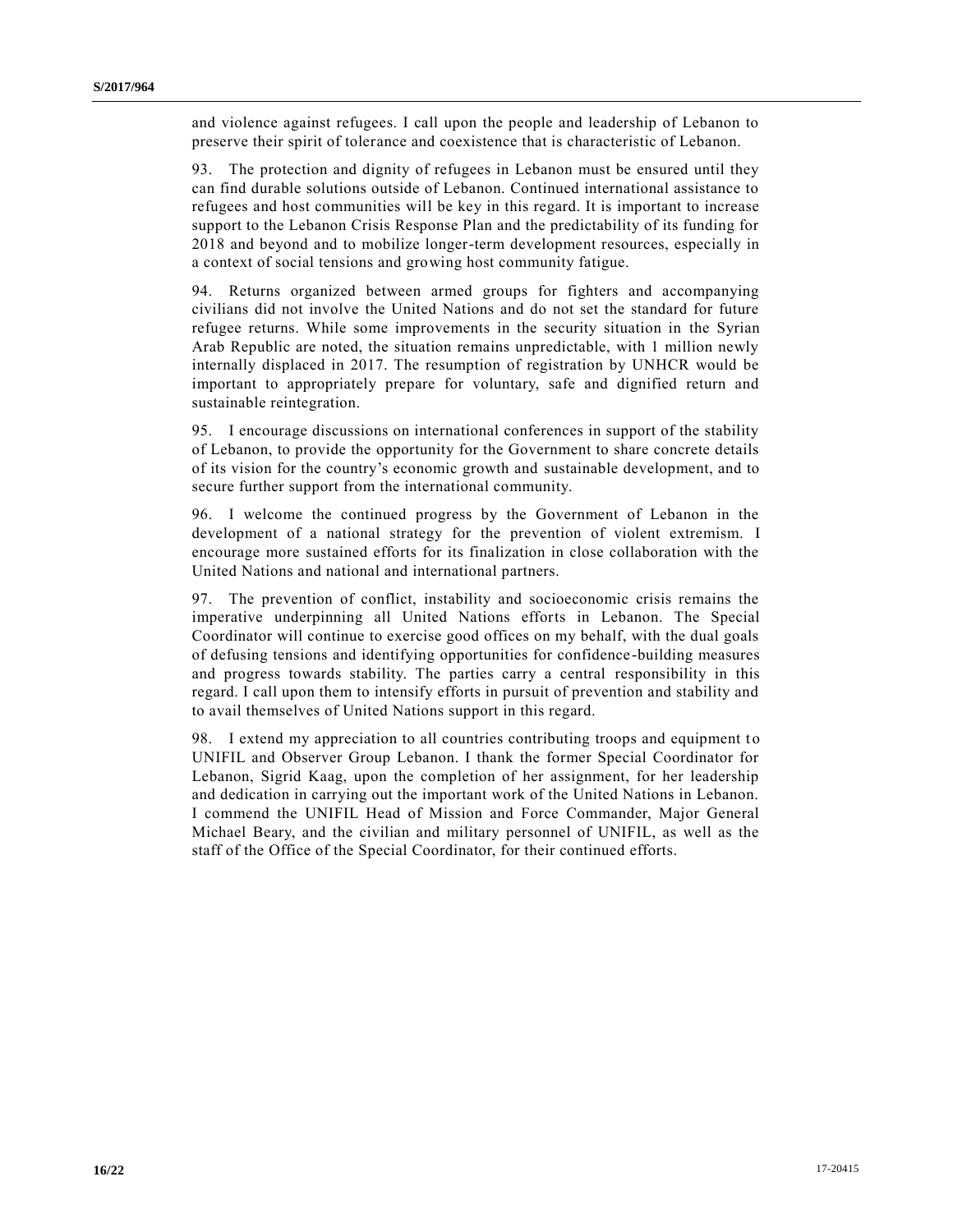### **Annex I**

### **Unauthorized weapons in the area of operations not involving hunting weapons observed by the United Nations Interim Force in Lebanon from 22 June to 6 November 2017**

1. On 23 July, a UNIFIL patrol observed a group of civilians near Majdal Silm (Sector West), one of whom was carrying a pistol.

2. On 9 August, UNIFIL reported two civilians near Qulay'ah (Sector East) traveling in a vehicle with an assault rifle.

3. On 13 August, UNIFIL reported a civilian in a vehicle travelling near Burj Qallawiyah (Sector East) with an assault rifle.

4. On 13 August, live television broadcasts showed the display of unauthorized weapons during a commemoration of the 2006 conflict in Khiyam (Sector East), including several assault rifles and a launcher. UNIFIL formally protested the incident to Lebanese Armed Forces.

5. On 19 August, UNIFIL observed an individual travelling near Sarda (Sector East) with a pistol in the vehicle.

6. On 29 August, UNIFIL observed a convoy of approximately 60 vehicles near Haris (Sector West). One civilian fired in the air using an assault rifle.

7. On 1 September, UNIFIL observed two individuals near Shama' (Sector West) firing an unidentified weapon.

8. On 2 September, UNIFIL observed two individuals carrying an unidentified automatic weapon and a short rifle in a vehicle near Ain al-Arab (Sector East).

9. On 1 October, UNIFIL observed an individual carrying an automatic assault rifle near Dibbin (Sector East).

10. On 9 October, UNIFIL observed two individuals carrying an automatic assault rifle in a civilian vehicle near Arab al-Wazzani (Sector East).

11. On 16 October, UNIFIL observed an individual with a handgun in the vicinity of Blida (Sector East). The municipal police confirmed the same day that the individual had been detained in connection with a robbery.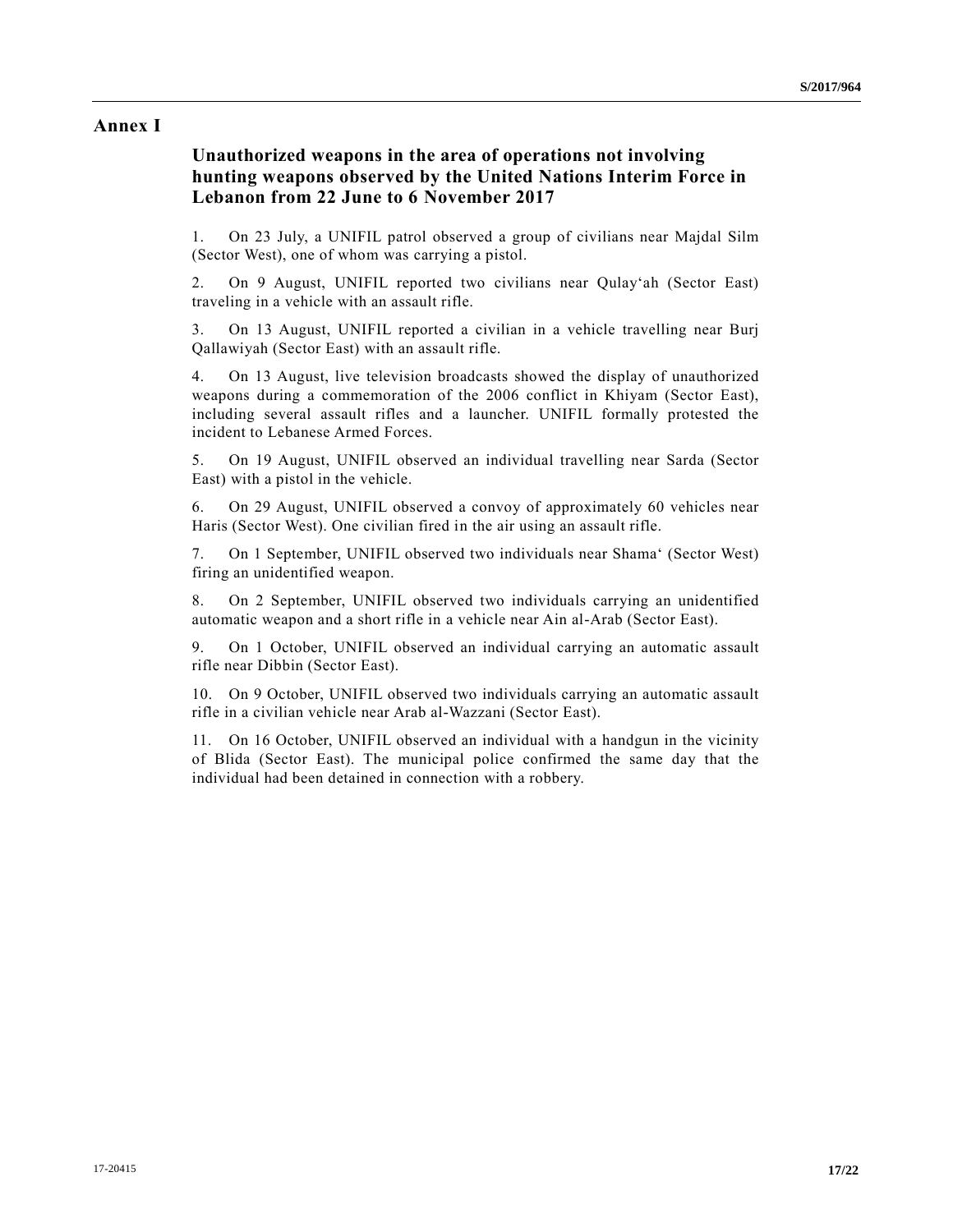#### **Annex II**

### **Restrictions on the freedom of movement of the United Nations Interim Force in Lebanon from 22 June to 6 November 2017**

1. On 6 July, civilians confronted a UNIFIL patrol dispatched to investigate activities by civilians observed near Yarun (Sector West). A Lebanese Armed Forces patrol intervened after the civilians took the UNIFIL patrol's camera. The Lebanese Armed Forces investigated the incident and retrieved the camera the following day. Village patrols resumed on a weekly basis without incident.

2. On 17 July, after taking photographs of a UNIFIL patrol, civilians attempted to forcibly enter a stationary Mission vehicle near Udaysah (Sector East). Following the incident, operational activities resumed without interruption and UNIFIL enhanced its civil-military cooperation and outreach activities with the local communities and authorities.

3. On 24 July, in the vicinity of Khiyam (Sector East), civilians seized a camera from a UNIFIL civilian staff member who had accompanied a foot patrol. The Lebanese Armed Forces was informed about the incident, and the equipment was returned. UNIFIL and the Lebanese Armed Forces met with local leaders after the incident and weekly joint village patrols resumed on 31 August, without further incident.

4. On 3 August, a motorcycle and a truck blocked a UNIFIL vehicle patrol near Blida (Sector East). Civilians reacted aggressively towards the patrol, taking some electronic equipment from UNIFIL personnel. Upon arrival at the location, the Lebanese Armed Forces restored calm. Since then, the equipment has been returned and UNIFIL activities have continued without incident, with UNIFIL enhancing its civil-military and outreach activities in the area.

5. On 5 August, civilian vehicles attempted to block a UNIFIL patrol near Kfar Kila (Sector East). A UNIFIL quick reaction team escorted the patrol back to its position. Foot patrols in the village have continued without incident. UNIFIL continues to liaise with local authorities on a range of issues, including on projects to assist a local medical facility.

6. On 19 August, around 100 civilians near Ayta al-Sha'b (Sector West) surrounded a UNIFIL convoy, taking several items of equipment. The convoy left the area after the Lebanese Armed Forces intervened. Following the incident, UNIFIL and the Lebanese Armed Forces met with the local authorities to de-escalate tensions. Most of the equipment taken was recovered. A few days later, a UNIFIL foot patrol was received positively by the community, and joint Lebanese Armed Forces-UNIFIL patrols have been conducted since without incident.

7. On 12 September, a group of individuals stopped a UNIFIL patrol dispatched to Sribbin (Sector West) to investigate possible gunshots. After negotiating with the group, UNIFIL departed the area. The Lebanese Armed Forces were informed. It was also clarified that the sounds were fireworks used during a community celebration. UNIFIL continues to follow up with local authorities to discuss steps to avoid similar incidents.

8. On 23 September, near Jumayjmah (Sector West), a group of individuals demanded that UNIFIL troops leave the village after a resident had invited them into his home. Before the UNIFIL troops departed, the group took cameras from them. The Lebanese Armed Forces arrived a few minutes later to escort the patrol out of the village. The seized equipment was returned the next day. UNIFIL has resumed regular operational activities in the village without incident.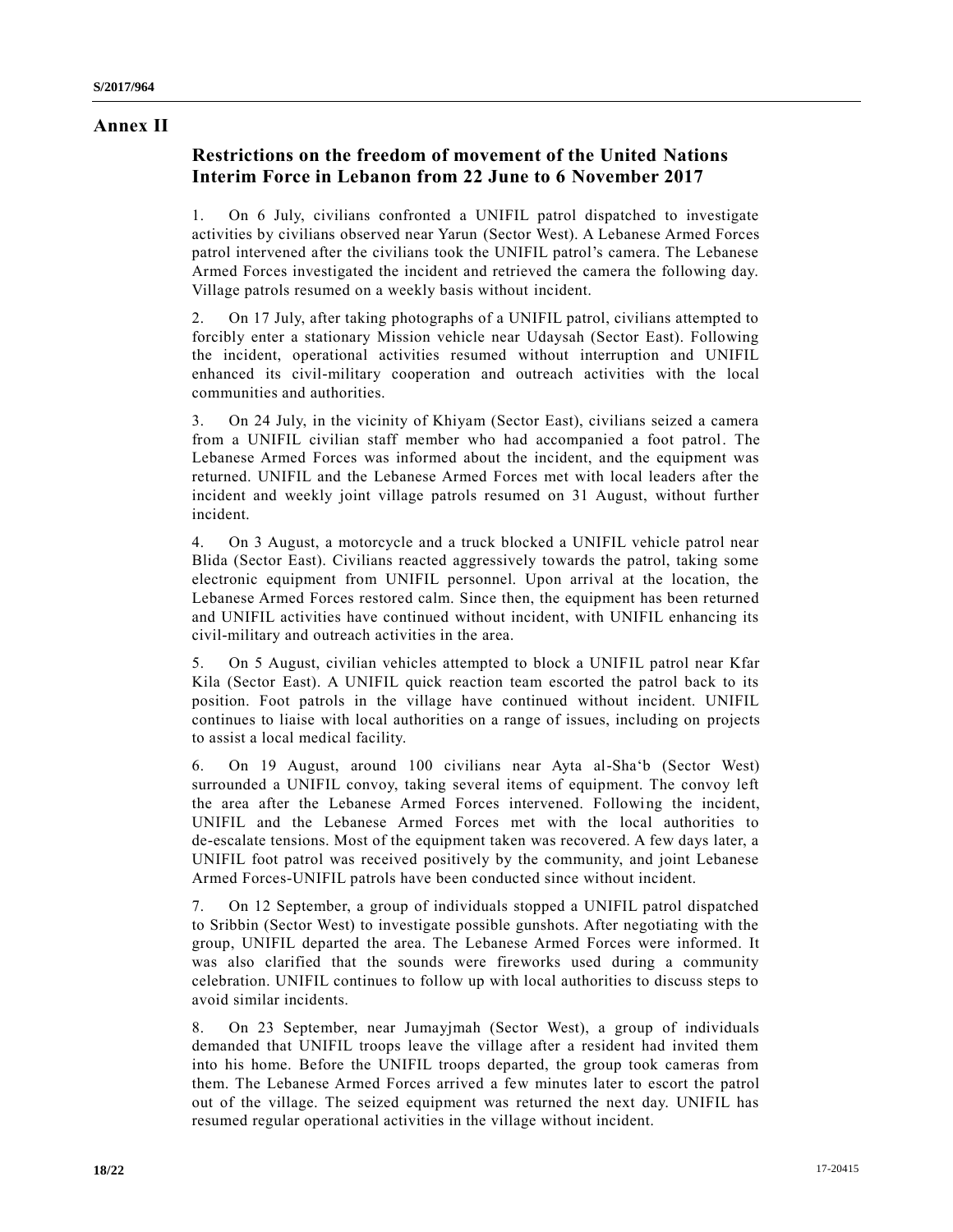9. On 19 October, two individuals in a vehicle approached an Observer Group Lebanon patrol as it was reversing back to the main road in the vicinity of Ayta al-Sha'b (Sector West). The Observer Group Lebanon team opened the door of their armoured vehicle to speak to the individuals, who briefly questioned them before taking telecommunications equipment from the interior of the vehicle. After the team had explained their activities, the equipment was returned and the patrol continued along the planned route. The Lebanese Armed Forces were informed. Observer Group Lebanon and UNIFIL have continued patrols in Ayta al-Sha'b on a routine basis in subsequent weeks without any incident.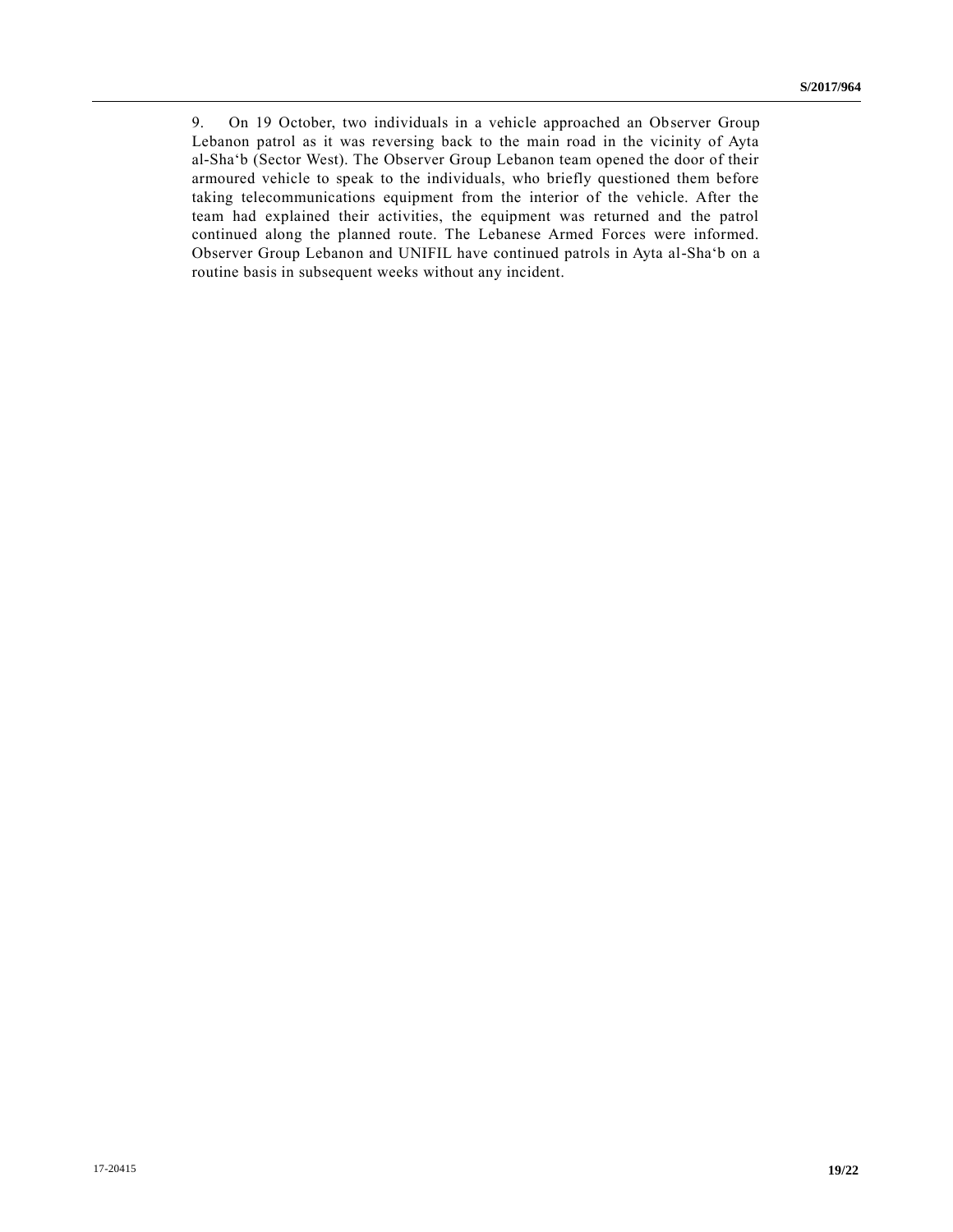### **Annex III**

### **Update on the implementation of the recommendations of the 2017 strategic review of the United Nations Interim Force in Lebanon**

1. Further to the letter dated 8 March 2017 from the Secretary-General addressed to the President of the Security Council [\(S/2017/202\)](https://undocs.org/S/2017/202) communicating the strategic priorities and key recommendations of the strategic review of the United Nations Interim Force in Lebanon (UNIFIL), the present overview provides an update on progress in the implementation of those recommendations.

#### **Protection of civilians**

2. UNIFIL intensified its liaison with interlocutors from the Government of Lebanon on the protection of civilians and continues close coordination with the Office of the United Nations Special Coordinator for Lebanon. UNIFIL and the Office for the Coordination of Humanitarian Affairs of the Secretariat have also agreed on guidelines for coordination between the Mission and the humanitarian country team.

3. UNIFIL reviewed its contingency plans, assessed the preparedness of civilian and military personnel in response to protection of civilians crisis situations in a series of "command post" and "table-top" exercises in June and November 2017, systematically briefed contingent commanders on protection of civilians requirements and ensured that contingents had no national restrictions on carrying out the protection of civilians mandate. As part of ensuring the overall Mission preparedness, UNIFIL designed and began rolling out one-day training modules on the implementation of the protection of civilians mandate for all personnel at headquarters and in sectors. The Mission support logistics plan was finalized and all relevant documents were updated.

#### **Strategic dialogue mechanism**

4. UNIFIL engagement with the Lebanese Armed Forces on all core aspects of Lebanese Armed Forces capacity-building continued. The UNIFIL Deputy Force Commander and the Deputy Head of Mission engaged jointly with the Lebanese Armed Forces on a range of coordination and capacity-building issues.

5. A concept of operations for the model regiment, including an initial set of benchmarks and timelines to measure progress, is under preparation.

6. Using its Coastal Radar Organization stations, the Lebanese Armed Forces Navy assumes the command of maritime interdiction operations in Lebanese territorial waters, including through a continuous presence at sea for a period of 72 hours each week. In addition, since early 2017, the Lebanese Armed Forces Navy regularly deploys one vessel during a 24-hour period each week in close coordination with the UNIFIL Maritime Task Force in proximity to Lebanese ports to conduct maritime interdiction operations. The presence of the Lebanese Armed Forces Navy at sea is constrained owing to the unavailability of additional suitable vessels.

7. The UNIFIL Maritime Task Force onshore and offshore training led to the establishment of a Lebanese Armed Forces Navy pool of instructors who, in turn, provide training to Lebanese Armed Forces Navy units on six core courses. Engineering courses aimed at enhancing maintenance capabilities will be added to the core curriculum in the next phase.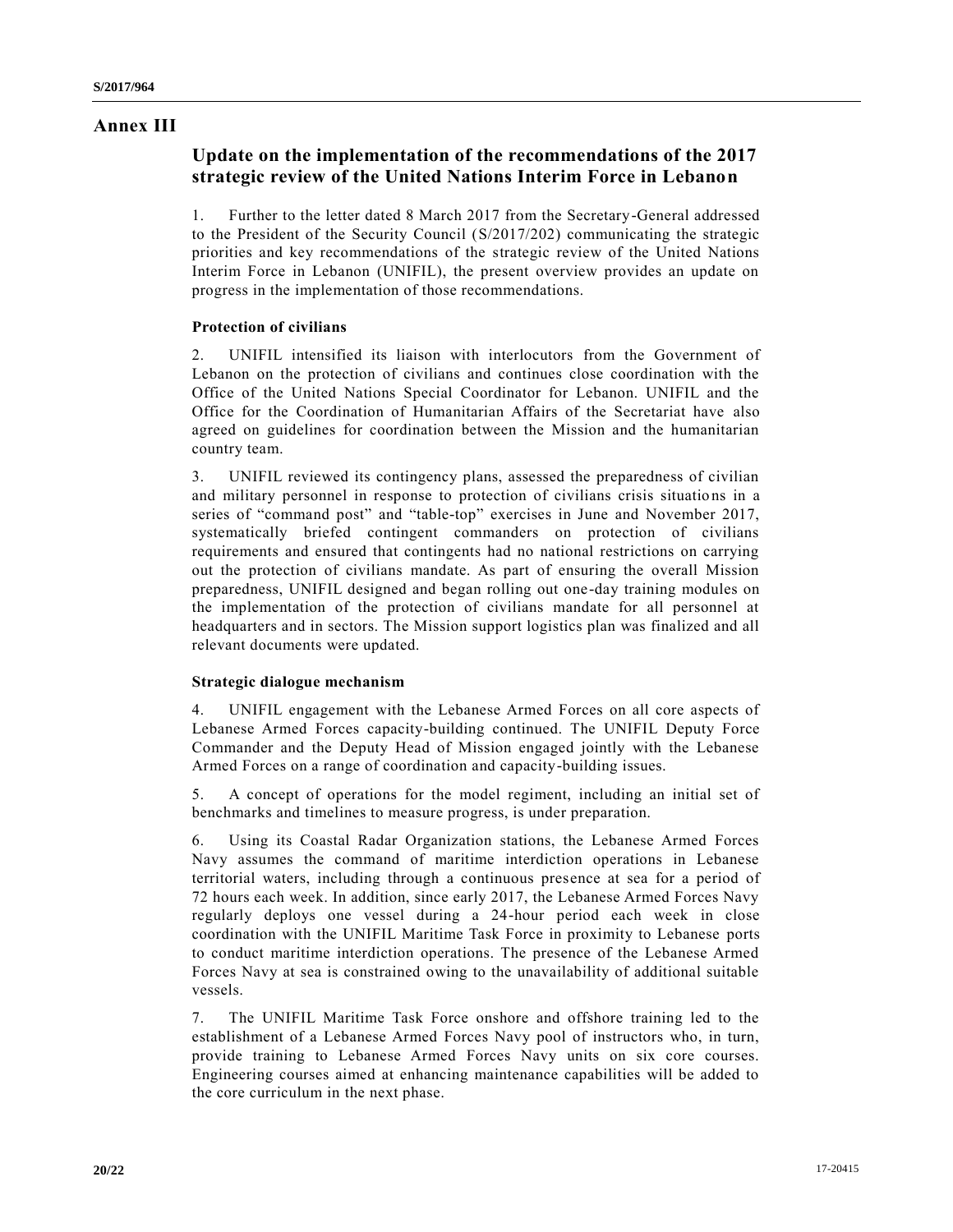8. It was confirmed that the location of the Lebanese Armed Forces civil-military cooperation centre in the south would be in Marj'yun (Sector East), and technical work for the establishment of the centre is ongoing. UNIFIL facilitated the securing of funding from a troop-contributing country, complemented by quick-impact project funding for the refurbishment of the premises.

9. Discussions are under way, in close coordination with the Office of the United Nations Special Coordinator for Lebanon, to hold a meeting of the International Support Group for Lebanon dedicated to enhancing the capability of the Lebanese Armed Forces. The acquisition of an offshore patrol vessel by the Lebanese Armed Forces Navy remains a critical priority for the Lebanese Armed Forces Navy to gradually assume control of Lebanese territorial waters.

#### **Liaison and coordination with the parties**

10. The updating of all UNIFIL internal guidance is ongoing to ensure the optimal synchronization of actions by the Mission's assets in a crisis or in case of an incident in the area of operations.

11. As of August 2017, UNIFIL had strengthened its Liaison Branch, deploying a second Liaison Team permanently south of the Blue Line. UNIFIL continues advocating with Israeli authorities for the necessity of establishing a Liaison Office in Tel Aviv.

#### **Structure of the uniformed and civilian components of the Force**

#### *Land forces*

12. In the context of the deployment of the Fifth Intervention Regiment of the Lebanese Armed Forces to the UNIFIL area of operations in late September 2017, the UNIFIL Force Commander and Head of Mission and the Commander of the Lebanese Armed Forces agreed to establish a coordination committee to enhance joint activities, follow up on incidents in the area of operations and address other operational matters between the two forces.

13. A review of all memorandums of understanding for UNIFIL contingent-owned equipment identified efficiencies amounting to \$5 million. Work is ongoing between UNIFIL and United Nations Headquarters to ensure that all memorandums of understanding are adjusted to effect the projected savings.

14. On the basis of the 2017 military capability study, UNFIL is conducting troop to-task reviews in an effort to ensure that UNIFIL fulfils its mandated tasks optimally.

#### *Maritime task force*

15. Preparations are ongoing to reconfigure the UNIFIL Maritime Task Force into a six-vessel all-corvette fleet as of January 2018. Helicopter flight hours were reduced to 25 hours per month within the current budget cycle. The reduction of maritime personnel is expected to come into effect with the reconfiguration of the Maritime Task Force in January 2018.

#### **Community outreach activities**

16. UNIFIL made progress on all recommendations pertaining to community outreach activities. The community outreach board was established and held its first meetings, chaired by the Deputy Head of Mission, to address the Mission's outreach priorities at the strategic level. Terms of reference for the outreach board and the subcommittees on strategic communications and programmatic activities/projects were